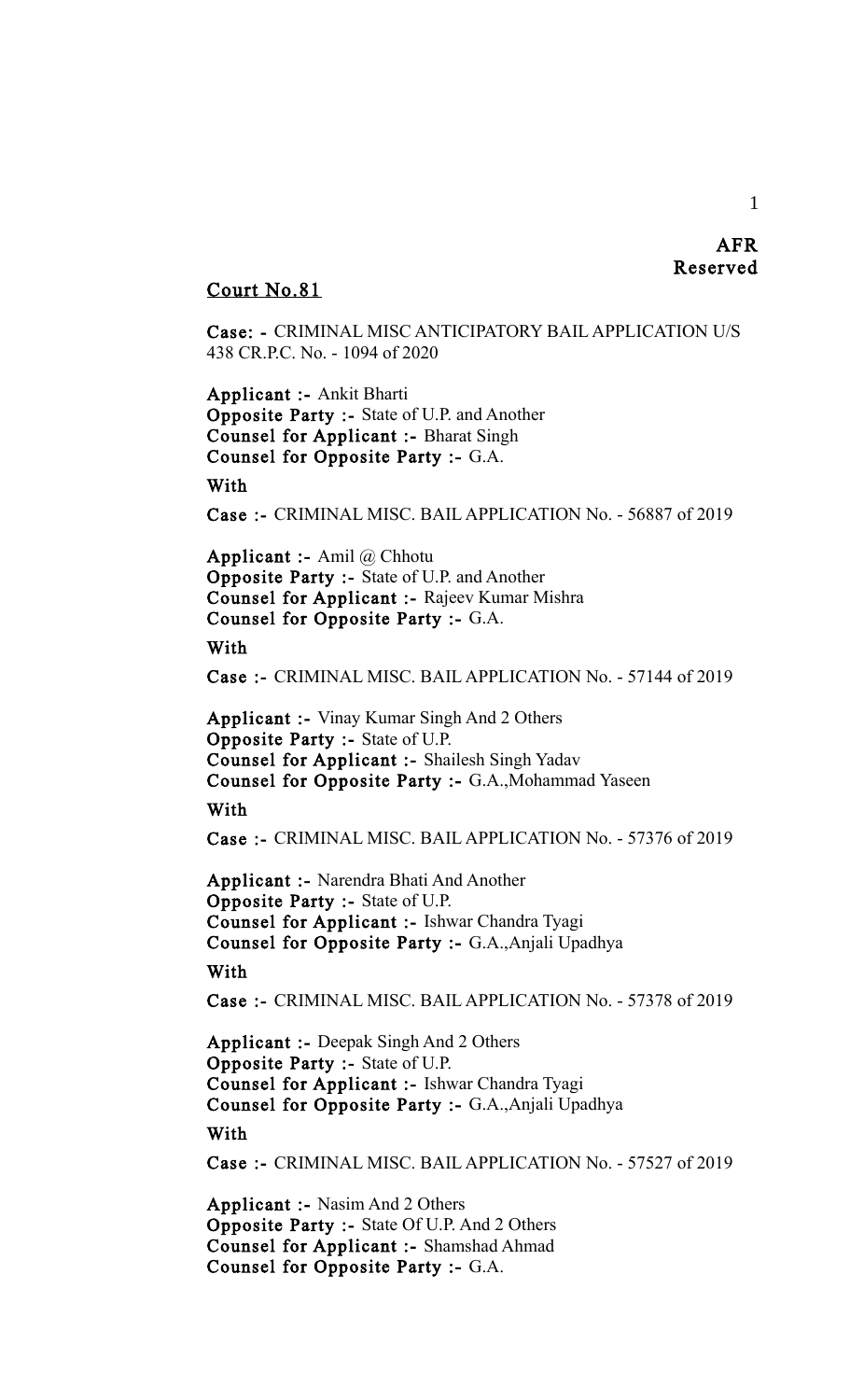# **With**

Case :- CRIMINAL MISC. BAIL APPLICATION No. - 58006 of 2019

Applicant :- Jitendra Mishra Opposite Party :- State of U.P. Counsel for Applicant :- Kirtikar Pande Counsel for Opposite Party :- G.A.,Mohd. Arif

#### With

Case :- CRIMINAL MISC. BAIL APPLICATION No. - 58263 of 2019

Applicant :- Jhinnu Opposite Party :- State Of U.P. And 2 Others Counsel for Applicant :- Dhirendra Pratap Singh Counsel for Opposite Party :- G.A.

# **With**

Case :- CRIMINAL MISC ANTICIPATORY BAIL APPLICATION U/S 438 CR.P.C. No. - 69 of 2020

Applicant :- Mahendra Kumar And 4 Others Opposite Party :- State of U.P. and Another Counsel for Applicant :- Prem Prakash,Rohit Shukla Counsel for Opposite Party :- G.A.

With

Case :- CRIMINAL MISC ANTICIPATORY BAIL APPLICATION U/S 438 CR.P.C. No. - 90 of 2020

Applicant :- Ranjeet Opposite Party :- State of U.P. Counsel for Applicant :- Chandra Prakash Pandey Counsel for Opposite Party :- G.A.

#### With

Case :- CRIMINAL MISC ANTICIPATORY BAIL APPLICATION U/S 438 CR.P.C. No. - 91 of 2020

Applicant :- Naval Kishor Gupta Opposite Party :- State Of U.P. And 2 Others Counsel for Applicant :- Rajesh Yadav Counsel for Opposite Party :- G.A.

#### With

Case :- CRIMINAL MISC ANTICIPATORY BAIL APPLICATION U/S 438 CR.P.C. No. - 99 of 2020

Applicant :- Kamran And 2 Others Opposite Party :- State of U.P. Counsel for Applicant :- Tufail Hasan Counsel for Opposite Party :- G.A.,Tej Om Prakash Gupta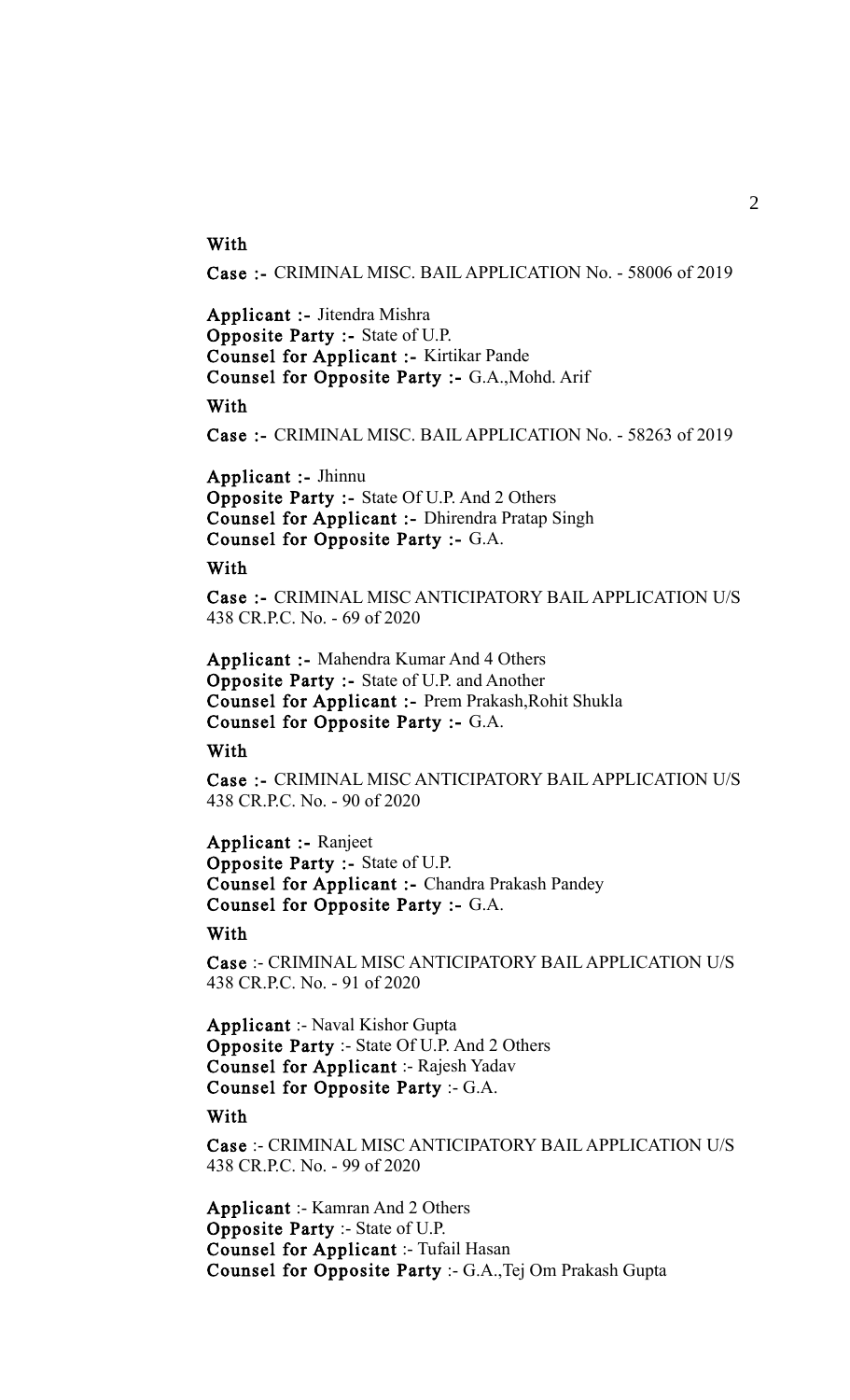# **With**

Case :- CRIMINAL MISC ANTICIPATORY BAIL APPLICATION U/S 438 CR.P.C. No. - 111 of 2020

Applicant :- Santosh Pachauri Opposite Party :- State of U.P. and Another Counsel for Applicant :- Amit Daga,Rohit Shukla Counsel for Opposite Party :- G.A.

With

Case :- CRIMINAL MISC ANTICIPATORY BAIL APPLICATION U/S 438 CR.P.C. No. - 129 of 2020

Applicant :- Contractor Shravan Patel And Another Opposite Party :- State of U.P. Counsel for Applicant :- Yamuna Pandey,Harsh Kumar Counsel for Opposite Party :- G.A.

# **With**

Case :- CRIMINAL MISC ANTICIPATORY BAIL APPLICATION U/S 438 CR.P.C. No. - 133 of 2020

Applicant :- Sarvesh And 4 Others Opposite Party :- State of U.P. Counsel for Applicant :- Sandeep Kumar Gupta Counsel for Opposite Party :- G.A.

# **With**

Case :- CRIMINAL MISC ANTICIPATORY BAIL APPLICATION U/S 438 CR.P.C. No. - 142 of 2020

Applicant :- Subhash Kumar Opposite Party :- State of U.P. Counsel for Applicant :- Mahendra Kumar Singh Chauhan Counsel for Opposite Party :- G.A.

# **With**

Case :- CRIMINAL MISC ANTICIPATORY BAIL APPLICATION U/S 438 CR.P.C. No. - 144 of 2020

Applicant :- Mukesh Mishra And Another Opposite Party :- State Of U.P. And 2 Others Counsel for Applicant :- Rajendra Kumar Yadav Counsel for Opposite Party :- G.A.

#### With

Case :- CRIMINAL MISC ANTICIPATORY BAIL APPLICATION U/S 438 CR.P.C. No. - 160 of 2020

Applicant :- Indra Pal Singh Opposite Party :- State of U.P.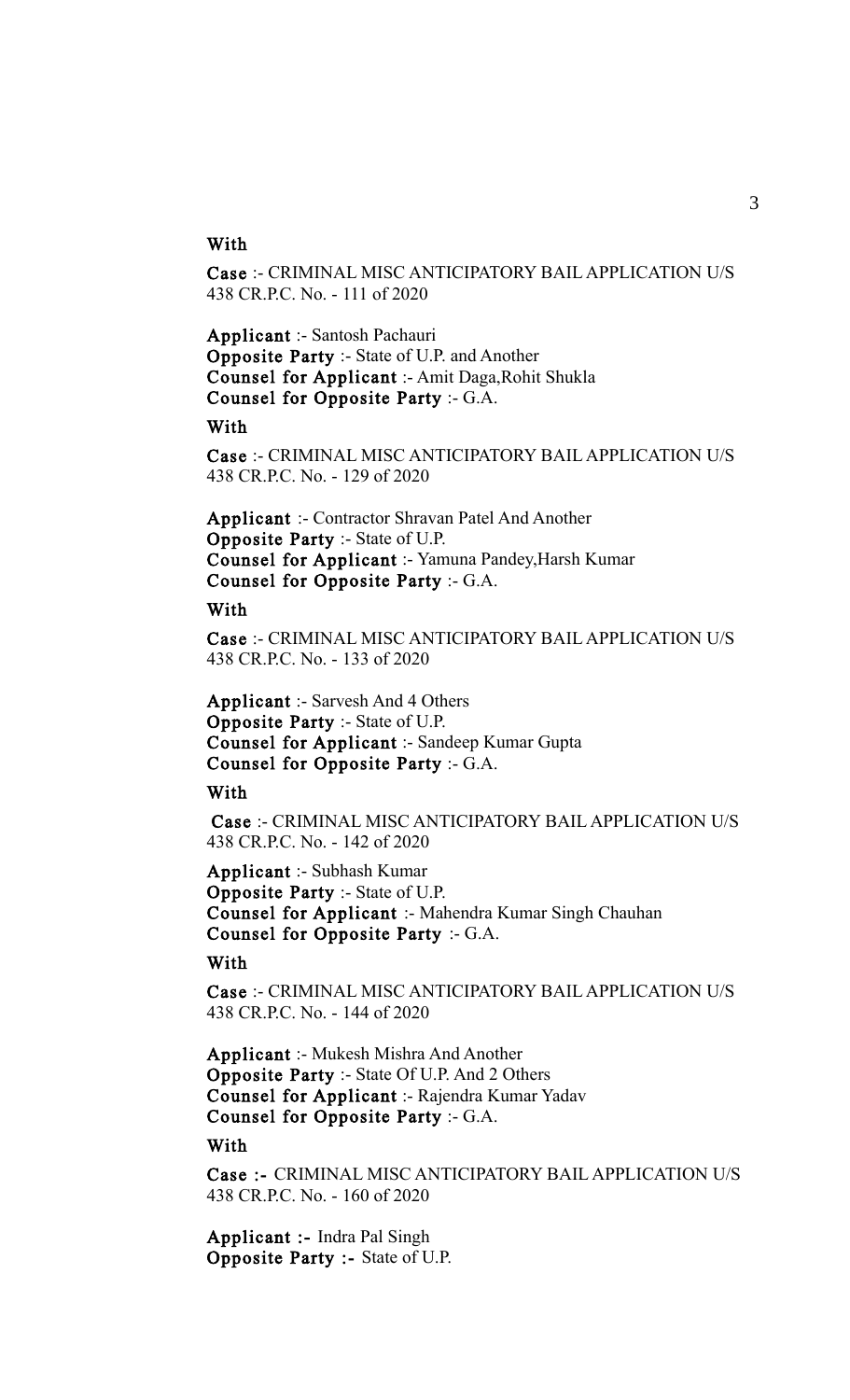Counsel for Applicant :- Mahendra Kumar Singh Chauhan Counsel for Opposite Party :- G.A.

# With

Case :- CRIMINAL MISC ANTICIPATORY BAIL APPLICATION U/S 438 CR.P.C. No. - 183 of 2020

Applicant :- Ashok Agarwal And 2 Others Opposite Party :- State of U.P. Counsel for Applicant :- Ashok Kumar Counsel for Opposite Party :- G.A.,Rakesh Kumar Verma

#### With

Case :- CRIMINAL MISC ANTICIPATORY BAIL APPLICATION U/S 438 CR.P.C. No. - 201 of 2020

Applicant :- Ata Ur Rehman And Another Opposite Party :- State Of U.P. And 2 Others Counsel for Applicant :- Pradeep Kumar,Anand Kumar Pandey Counsel for Opposite Party :- G.A.

#### With

Case :- CRIMINAL MISC ANTICIPATORY BAIL APPLICATION U/S 438 CR.P.C. No. - 209 of 2020

Applicant :- Asif @ Asif Jahangir And 2 Others Opposite Party :- State of U.P. Counsel for Applicant :- Sanjeev Kumar Singh Counsel for Opposite Party :- G.A.

#### With

Case :- CRIMINAL MISC ANTICIPATORY BAIL APPLICATION U/S 438 CR.P.C. No. - 216 of 2020

Applicant :- Raju Gupta @ Raju Nandlal Gupta Opposite Party :- State of U.P. and Another Counsel for Applicant :- Raza Hasnain Counsel for Opposite Party :- G.A.

# With

Case :- CRIMINAL MISC ANTICIPATORY BAIL APPLICATION U/S 438 CR.P.C. No. - 243 of 2020

**Applicant :- Chhotu @ Shubham** Opposite Party :- State of U.P. Counsel for Applicant :- Satyaveer Singh Counsel for Opposite Party :- G.A.

# With

Case :- CRIMINAL MISC ANTICIPATORY BAIL APPLICATION U/S 438 CR.P.C. No. - 262 of 2020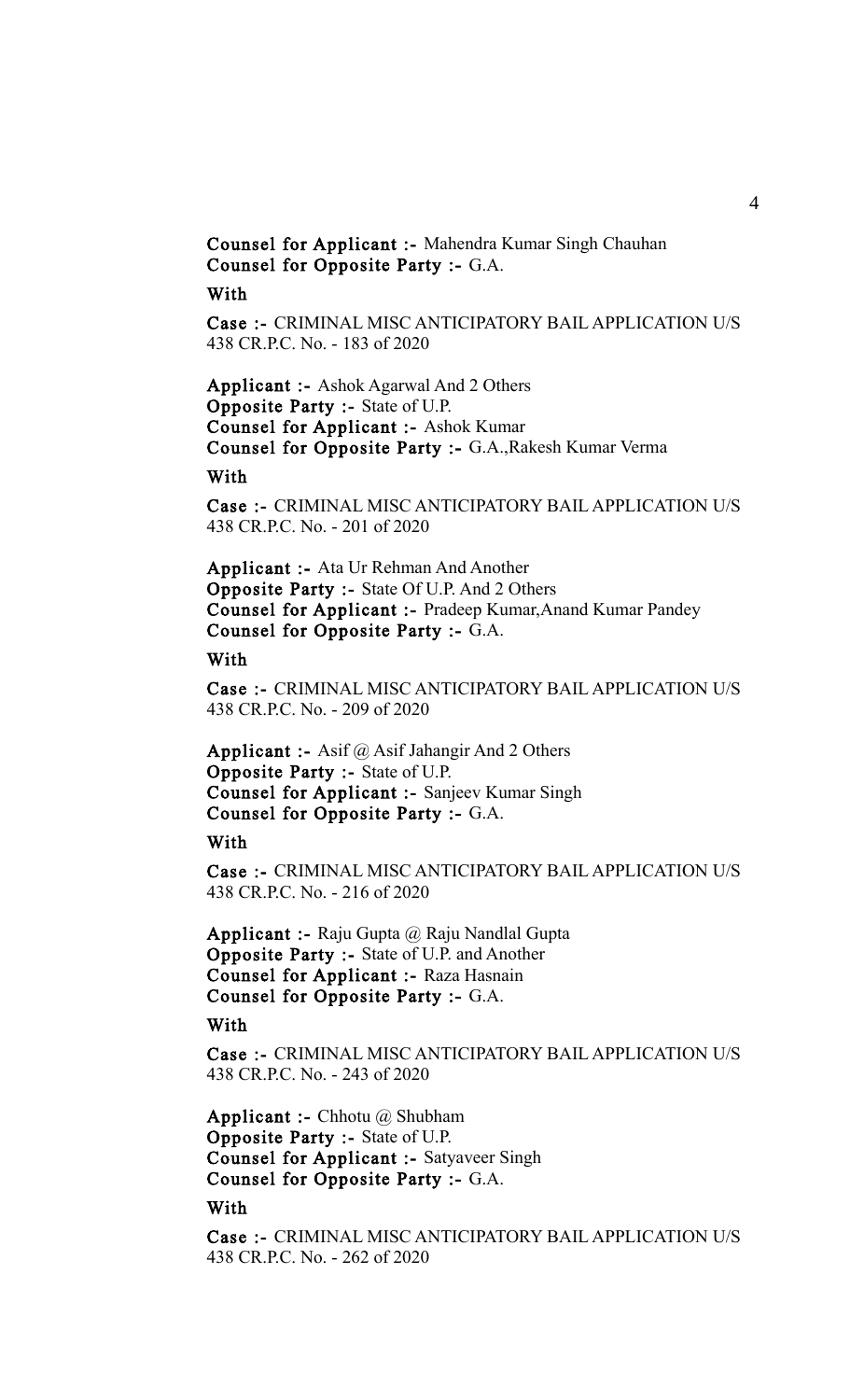Applicant :- Ram Lakhan And 4 Others Opposite Party :- State of U.P. Counsel for Applicant :- A.K. Mishra Counsel for Opposite Party :- G.A.

## With

Case :- CRIMINAL MISC ANTICIPATORY BAIL APPLICATION U/S 438 CR.P.C. No. - 266 of 2020

Applicant :- Sandesh Tiwari And 3 Others Opposite Party :- State of U.P. Counsel for Applicant :- Ravi Prakash Srivastava,Ajitam Srivastav Counsel for Opposite Party :- G.A.

# With

Case :- CRIMINAL MISC ANTICIPATORY BAIL APPLICATION U/S 438 CR.P.C. No. - 316 of 2020

Applicant :- Gujrati Devi And 3 Others Opposite Party :- State of U.P. Counsel for Applicant :- Amresh Tripathi Counsel for Opposite Party :- G.A.

With

Case :- CRIMINAL MISC ANTICIPATORY BAIL APPLICATION U/S 438 CR.P.C. No. - 337 of 2020

Applicant :- Lal Ji And Another Opposite Party :- State of U.P. Counsel for Applicant :- Virendra Kumar Yadav,Rajeev Kumar Saxena Counsel for Opposite Party :- G.A.

# With

Case :- CRIMINAL MISC ANTICIPATORY BAIL APPLICATION U/S 438 CR.P.C. No. - 348 of 2020

Applicant :- Rahul And 2 Others Opposite Party :- State Of U.P. And 3 Others Counsel for Applicant :- Mohammad Yaseen Counsel for Opposite Party :- G.A.

#### With

Case :- CRIMINAL MISC ANTICIPATORY BAIL APPLICATION U/S 438 CR.P.C. No. - 374 of 2020

Applicant :- Faruk @ Mohd. Faruk And Another Opposite Party :- State of U.P. Counsel for Applicant :- Syed Faiz Hasnain,Mohd. Hasham Counsel for Opposite Party :- G.A.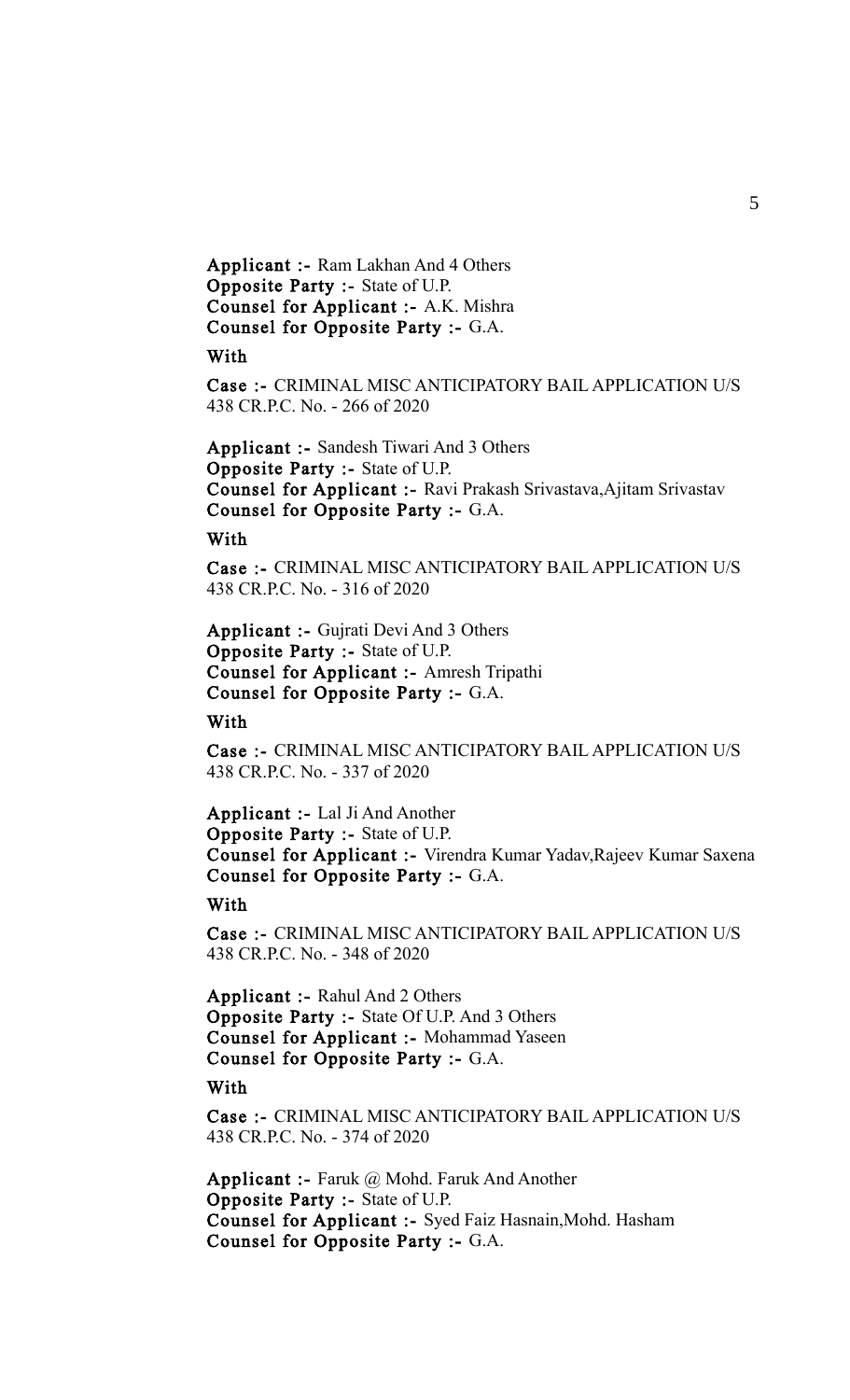# **With**

Case :- CRIMINAL MISC ANTICIPATORY BAIL APPLICATION U/S 438 CR.P.C. No. - 393 of 2020

Applicant :- Shyam Babu Sharma Opposite Party :- State of U.P. Counsel for Applicant :- Hridai Narain Pandey,Ashwini Kumar Awasthi,Atharva Dixit,Manish Tiwary(Senior Adv.) Counsel for Opposite Party :- G.A.,Alok Kumar,Amit Daga

#### With

Case :- CRIMINAL MISC ANTICIPATORY BAIL APPLICATION U/S 438 CR.P.C. No. - 394 of 2020

Applicant :- Radha Devi And 3 Others Opposite Party :- State Of U.P. And 2 Others Counsel for Applicant :- Lavlesh Kumar Counsel for Opposite Party :- G.A.

#### With

Case :- CRIMINAL MISC ANTICIPATORY BAIL APPLICATION U/S 438 CR.P.C. No. - 410 of 2020

Applicant :- Tej Pal And 2 Others Opposite Party :- State of U.P. and Another Counsel for Applicant :- Deepak Kumar Pal Counsel for Opposite Party :- G.A.

**With** 

Case :- CRIMINAL MISC ANTICIPATORY BAIL APPLICATION U/S 438 CR.P.C. No. - 433 of 2020

Applicant :- Smt. Durgawati Yadav Opposite Party :- State of U.P. Counsel for Applicant :- Adya Prasad Tewari,Sheo Shankar Tripathi Counsel for Opposite Party :- G.A.

With

Case :- CRIMINAL MISC ANTICIPATORY BAIL APPLICATION U/S 438 CR.P.C. No. - 452 of 2020

Applicant :- Shibbu @ Mohd. Samir Opposite Party :- State Of U.P. And 2 Otehers Counsel for Applicant :- Amit Rai,Sarvesh Kumar Singh Counsel for Opposite Party :- G.A.

With

Case :- CRIMINAL MISC ANTICIPATORY BAIL APPLICATION U/S 438 CR.P.C. No. - 460 of 2020

Applicant :- Vimla And 3 Others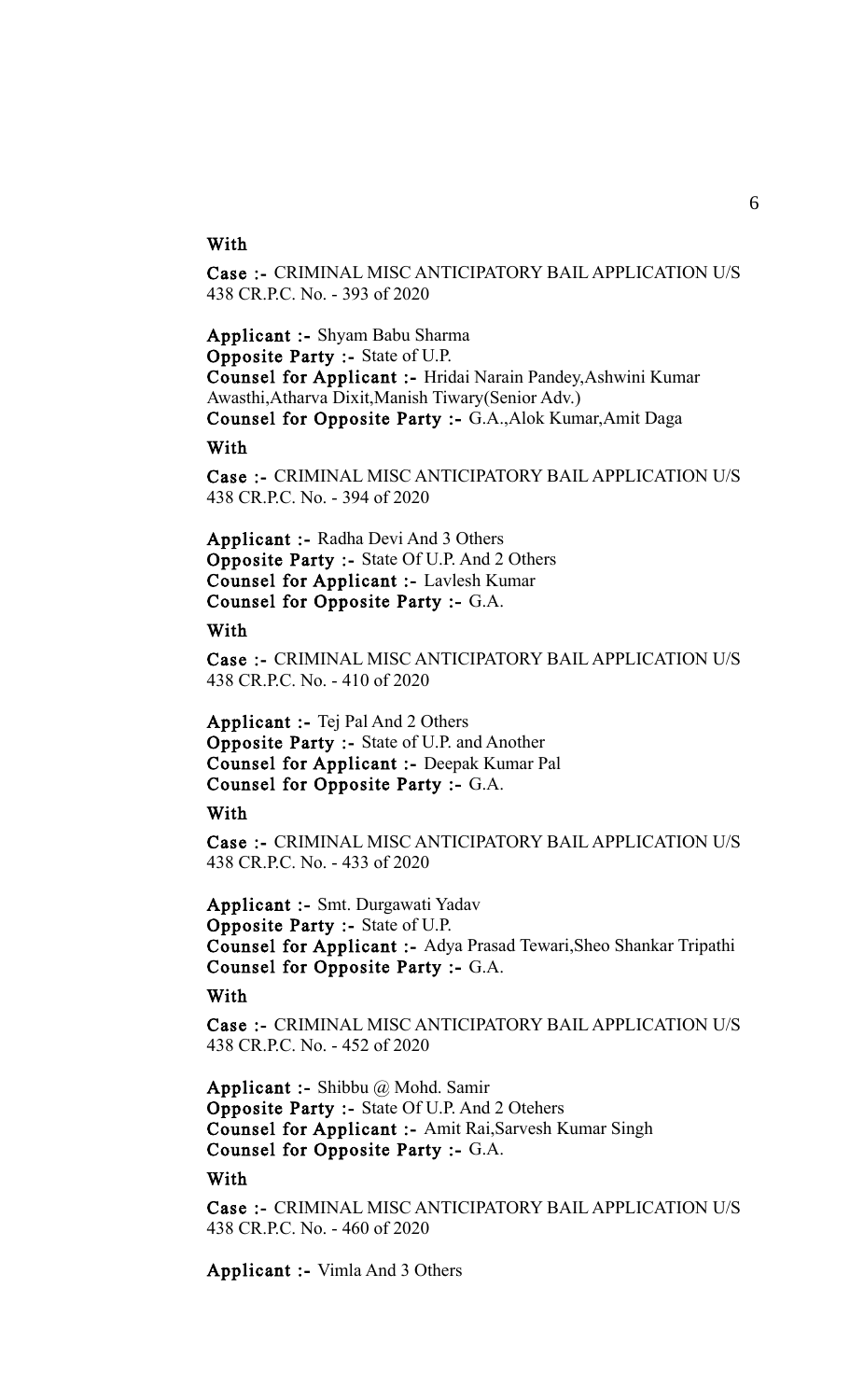Opposite Party :- State Of U.P. And 2 Others Counsel for Applicant :- Sandeep Kumar Counsel for Opposite Party :- G.A.

# With

Case :- CRIMINAL MISC ANTICIPATORY BAIL APPLICATION U/S 438 CR.P.C. No. - 472 of 2020

Applicant :- Sanoj Pal And Another Opposite Party :- State of U.P. and Another Counsel for Applicant :- Dheeraj Kumar Dwivedi Counsel for Opposite Party :- G.A.

# With

Case :- CRIMINAL MISC ANTICIPATORY BAIL APPLICATION U/S 438 CR.P.C. No. - 476 of 2020

Applicant :- Sompal Opposite Party :- State Of U.P. And 2 Others Counsel for Applicant :- Rajesh Yadav Counsel for Opposite Party :- G.A.

#### With

Case :- CRIMINAL MISC ANTICIPATORY BAIL APPLICATION U/S 438 CR.P.C. No. - 477 of 2020

Applicant :- Mohd. Gufran Opposite Party :- State of U.P. Counsel for Applicant :- Santosh Kumar Upadhyay,Vinod Kumar Upadhyay Counsel for Opposite Party :- G.A.,Javed Khan

#### With

Case :- CRIMINAL MISC ANTICIPATORY BAIL APPLICATION U/S 438 CR.P.C. No. - 479 of 2020

Applicant :- Shailendra Singh Opposite Party :- State of U.P. Counsel for Applicant :- Thakur Prasad Dubey,Yogesh Mishra Counsel for Opposite Party :- G.A.

# With

Case :- CRIMINAL MISC ANTICIPATORY BAIL APPLICATION U/S 438 CR.P.C. No. - 494 of 2020

Applicant :- Dr. Virendra Kumar And 6 Others Opposite Party :- State of U.P. Counsel for Applicant :- Jayant Kumar,Rajesh Kumar Counsel for Opposite Party :- G.A. With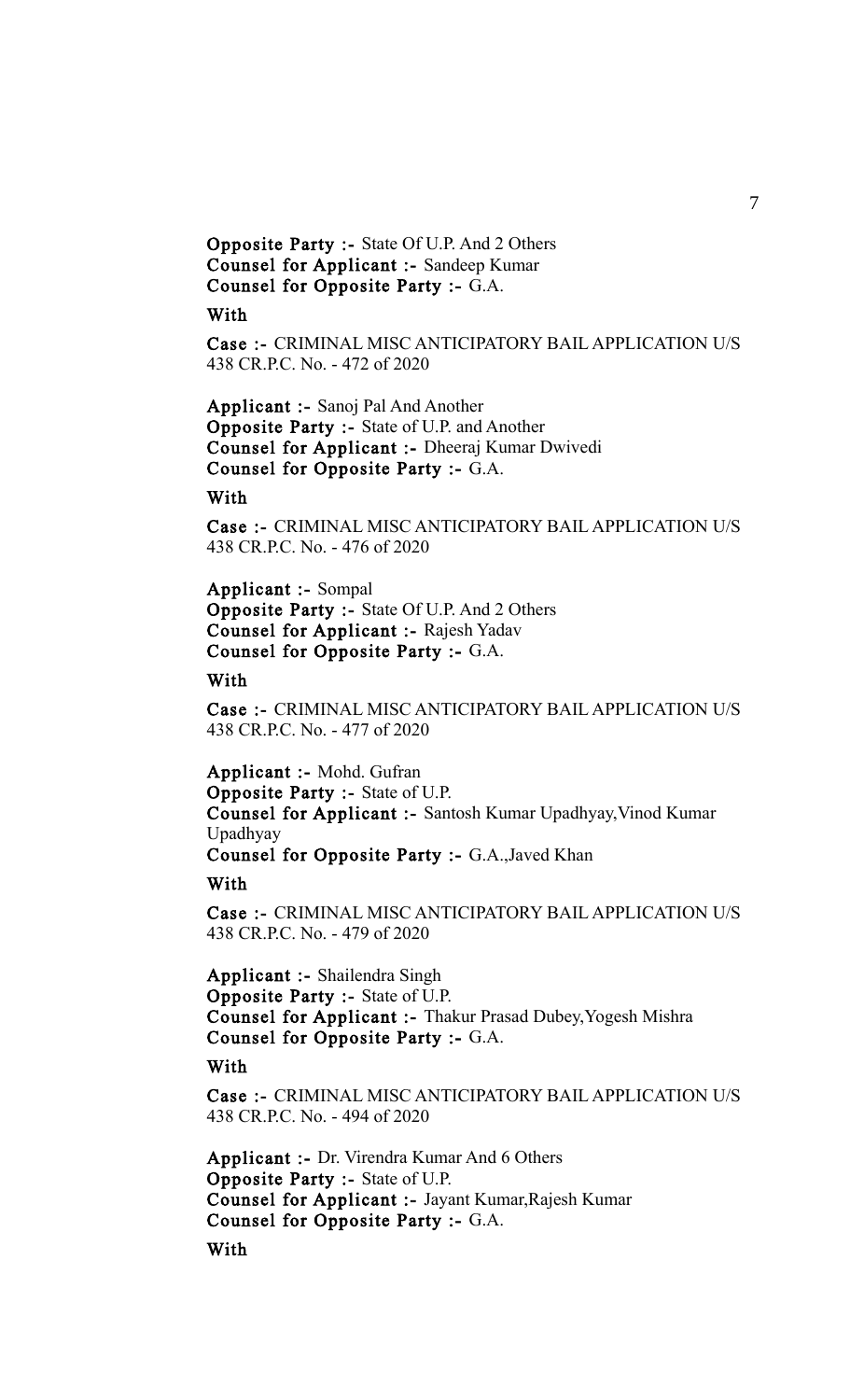Case :- CRIMINAL MISC ANTICIPATORY BAIL APPLICATION U/S 438 CR.P.C. No. - 509 of 2020

Applicant :- Ram Gopal Kushwaha Opposite Party :- State of U.P. Counsel for Applicant :- Ram Surat Patel Counsel for Opposite Party :- G.A.

With

Case :- CRIMINAL MISC ANTICIPATORY BAIL APPLICATION U/S 438 CR.P.C. No. - 515 of 2020

Applicant :- Balwant Opposite Party :- State of U.P. and Another Counsel for Applicant :- Lavkush Kumar Bhatt Counsel for Opposite Party :- G.A.

#### With

Case :- CRIMINAL MISC ANTICIPATORY BAIL APPLICATION U/S 438 CR.P.C. No. - 522 of 2020

Applicant :- Ajay Singh Opposite Party :- State Of U.P. And 2 Others Counsel for Applicant :- Mahesh Kumar Counsel for Opposite Party :- G.A.

**With** 

Case :- CRIMINAL MISC ANTICIPATORY BAIL APPLICATION U/S 438 CR.P.C. No. - 528 of 2020

Applicant :- Vikalp Kumar And Another Opposite Party :- State of U.P. Counsel for Applicant :- Anvir Singh,Shri Krishna Mishra Counsel for Opposite Party :- G.A.

# **With**

Case :- CRIMINAL MISC ANTICIPATORY BAIL APPLICATION U/S 438 CR.P.C. No. - 531 of 2020

Applicant :- Vinod Kumar Dwivedi Opposite Party :- State Of U.P. And 2 Others Counsel for Applicant :- Vikas Chandra Srivastava,Ritesh Kumar Dubey,Sudeep Singh Counsel for Opposite Party :- G.A.

**With** 

Case :- CRIMINAL MISC ANTICIPATORY BAIL APPLICATION U/S 438 CR.P.C. No. - 558 of 2020

Applicant :- Tej Pal And 3 Others Opposite Party :- State of U.P. and Another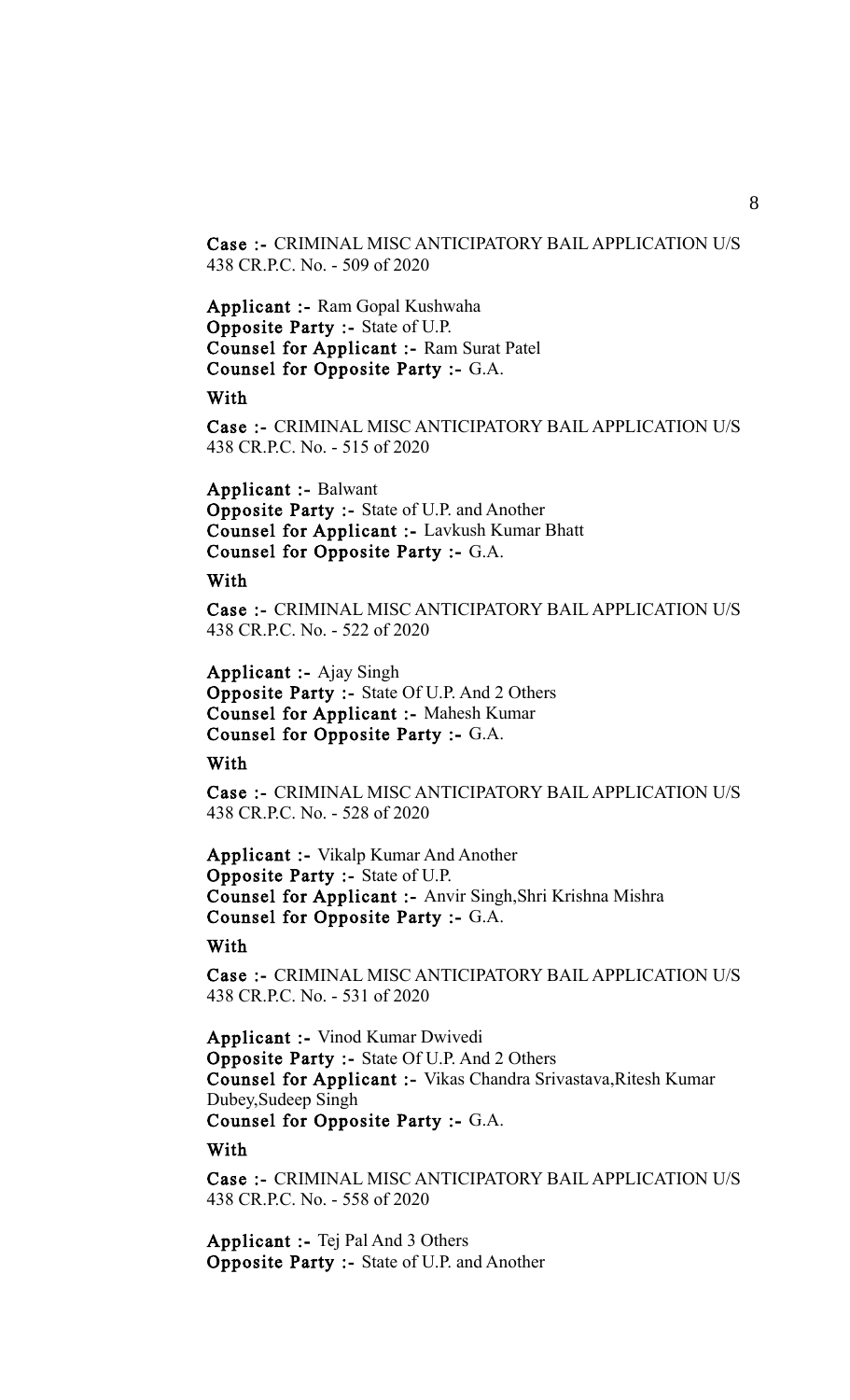# Counsel for Applicant :- Deepak Kumar Pal Counsel for Opposite Party :- G.A.

# With

Case :- CRIMINAL MISC ANTICIPATORY BAIL APPLICATION U/S 438 CR.P.C. No. - 569 of 2020

Applicant :- Parshuram Opposite Party :- State of U.P. Counsel for Applicant :- Perdeep Kumar Vishnoi Counsel for Opposite Party :- G.A.

# With

Case :- CRIMINAL MISC ANTICIPATORY BAIL APPLICATION U/S 438 CR.P.C. No. - 576 of 2020

Applicant :- Sanjeev Opposite Party :- State Of U.P. And Anothers Counsel for Applicant :- Ravi Shankar Tripathi Counsel for Opposite Party :- G.A.

#### With

Case :- CRIMINAL MISC ANTICIPATORY BAIL APPLICATION U/S 438 CR.P.C. No. - 579 of 2020

Applicant :- Uma Devi And Another Opposite Party :- State of U.P. and Another Counsel for Applicant :- Kaushal Kishore Mani Tripathi Counsel for Opposite Party :- G.A.

## With

Case :- CRIMINAL MISC ANTICIPATORY BAIL APPLICATION U/S 438 CR.P.C. No. - 592 of 2020

Applicant :- Ikrar Opposite Party :- State of U.P. Counsel for Applicant :- Santosh Kumar Shukla Counsel for Opposite Party :- G.A.

# With

Case :- CRIMINAL MISC ANTICIPATORY BAIL APPLICATION U/S 438 CR.P.C. No. - 614 of 2020

Applicant :- Manjeet Singh Opposite Party :- State of U.P. and Another Counsel for Applicant :- Bablu Singh Counsel for Opposite Party :- G.A.

# With

Case :- CRIMINAL MISC ANTICIPATORY BAIL APPLICATION U/S 438 CR.P.C. No. - 713 of 2020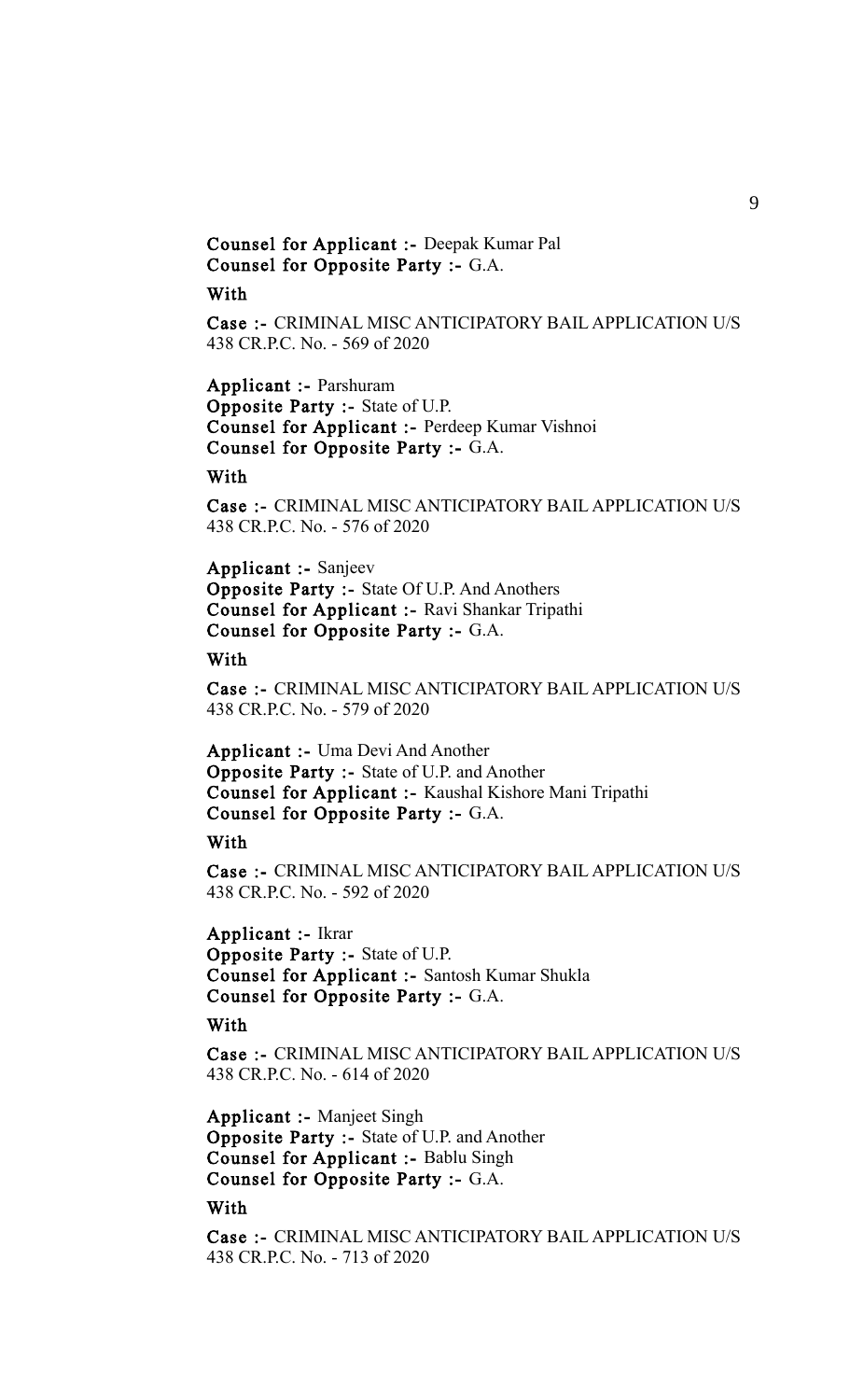Applicant :- Jogendra Opposite Party :- State Of U.P. And Anr. Counsel for Applicant :- Ram Shiromani Yadav Counsel for Opposite Party :- G.A.

#### With

Case :- CRIMINAL MISC ANTICIPATORY BAIL APPLICATION U/S 438 CR.P.C. No. - 729 of 2020

**Applicant :-** Irfan  $\omega$  Mohd. Irfan Opposite Party :- State of U.P. Counsel for Applicant :- Dhiresh Kumar Counsel for Opposite Party :- G.A.

# With

Case :- CRIMINAL MISC ANTICIPATORY BAIL APPLICATION U/S 438 CR.P.C. No. - 814 of 2020

Applicant :- Diwan And 5 Others Opposite Party :- State Of U.P. And 2 Others Counsel for Applicant :- Daya Shanker Lal Srivastava,Abhishek Singh Counsel for Opposite Party :- G.A.

With

Case :- CRIMINAL MISC ANTICIPATORY BAIL APPLICATION U/S 438 CR.P.C. No. - 1047 of 2020

Applicant :- Sameer And Another Opposite Party :- State of U.P. and Another Counsel for Applicant :- Irshad Ahmad Counsel for Opposite Party :- G.A.

# With

Case :- CRIMINAL MISC ANTICIPATORY BAIL APPLICATION U/S 438 CR.P.C. No. - 1108 of 2020

Applicant :- Subhawati Opposite Party :- State of U.P. Counsel for Applicant :- Jata Shankar Pandey Counsel for Opposite Party :- G.A.

#### With

Case :- CRIMINAL MISC ANTICIPATORY BAIL APPLICATION U/S 438 CR.P.C. No. - 1135 of 2020

Applicant :- Sameer Opposite Party :- State of U.P. and Another Counsel for Applicant :- Irshad Ahmad Counsel for Opposite Party :- G.A.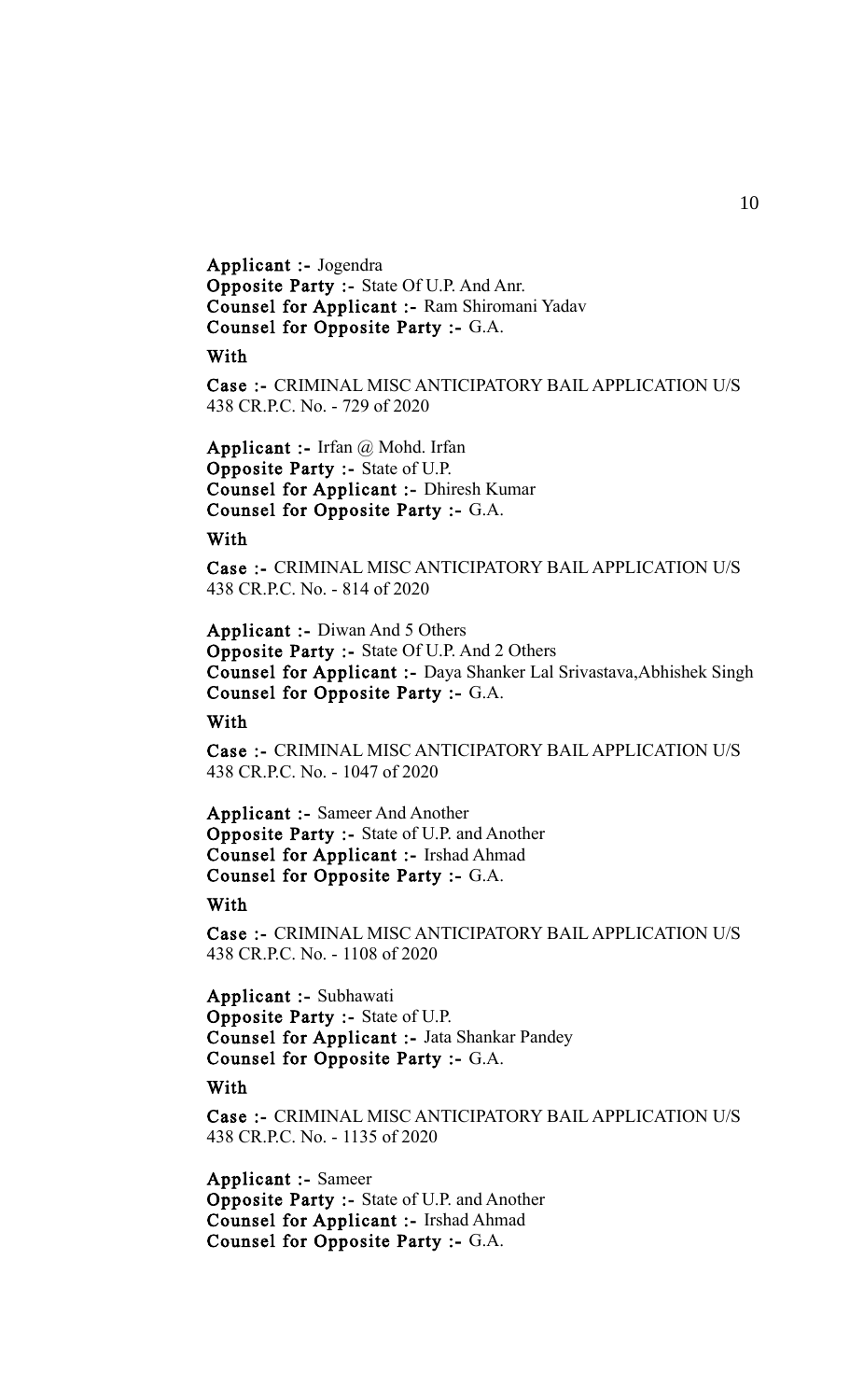# **With**

Case :- CRIMINAL MISC ANTICIPATORY BAIL APPLICATION U/S 438 CR.P.C. No. - 1152 of 2020

Applicant :- Suryadev Singh Opposite Party :- State of U.P. Counsel for Applicant :- Vinay Kumar Singh,Rajesh Kumar Singh Counsel for Opposite Party :- G.A.

With

Case :- CRIMINAL MISC ANTICIPATORY BAIL APPLICATION U/S 438 CR.P.C. No. - 1155 of 2020

Applicant :- Ilyas And 2 Others Opposite Party :- State of U.P. and Another Counsel for Applicant :- Santosh Singh Counsel for Opposite Party :- G.A.

# **With**

Case :- CRIMINAL MISC ANTICIPATORY BAIL APPLICATION U/S 438 CR.P.C. No. - 1158 of 2020

Applicant :- Kali Charan And Another Opposite Party :- State Of U.P. And 2 Others Counsel for Applicant :- Pankaj Sharma,Prashant Sharma Counsel for Opposite Party :- G.A.,Bhavisya Sharma

**With** 

Case :- CRIMINAL MISC ANTICIPATORY BAIL APPLICATION U/S 438 CR.P.C. No. - 1160 of 2020

Applicant :- Anil And 4 Others Opposite Party :- State of U.P. Counsel for Applicant :- Anupam Laloriya Counsel for Opposite Party :- G.A.

With

Case :- CRIMINAL MISC ANTICIPATORY BAIL APPLICATION U/S 438 CR.P.C. No. - 1209 of 2020

Applicant :- Bharti Devi Opposite Party :- State of U.P. Counsel for Applicant :- Markanday Singh Counsel for Opposite Party :- G.A.,B.N.Singh,Manish Kumar Singh

With

Case :- CRIMINAL MISC ANTICIPATORY BAIL APPLICATION U/S 438 CR.P.C. No. - 1224 of 2020

Applicant :- Imdad Hussain Opposite Party :- State Of U.P. And 2 Others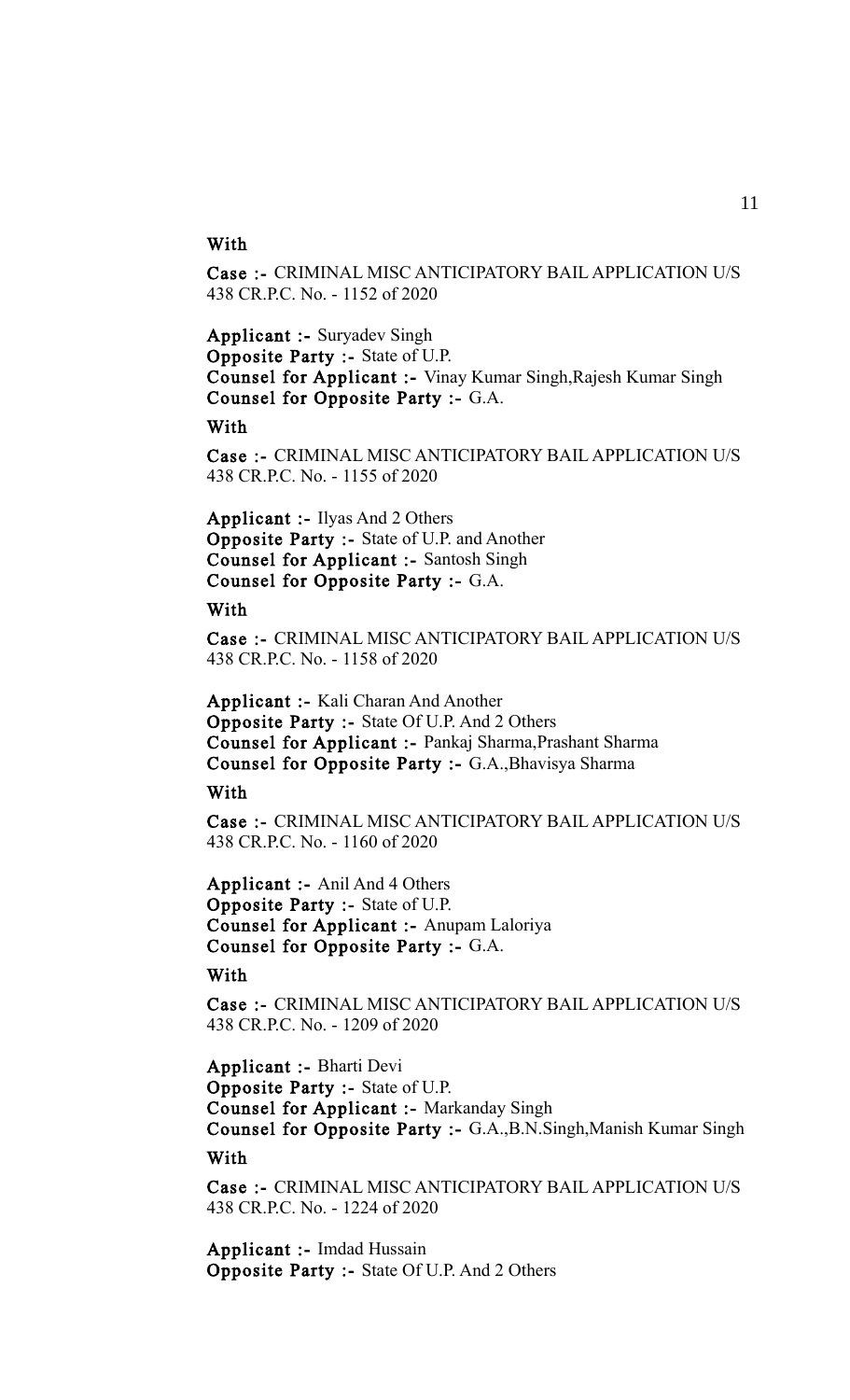Counsel for Applicant :- Mohit Kumar Counsel for Opposite Party :- G.A.

# With

Case :- CRIMINAL MISC ANTICIPATORY BAIL APPLICATION U/S 438 CR.P.C. No. - 1294 of 2020

Applicant :- Monu And Another Opposite Party :- State of U.P. and Another Counsel for Applicant :- Arvind Kumar Yadav Counsel for Opposite Party :- G.A.

# With

Case :- CRIMINAL MISC ANTICIPATORY BAIL APPLICATION U/S 438 CR.P.C. No. - 1328 of 2020

Applicant :- Dharmendra Sharma Opposite Party :- State Of U.P. And 2 Others Counsel for Applicant :- Gaurav Kumar Gaur,S.P.S. Chauhan Counsel for Opposite Party :- G.A.

#### With

Case :- CRIMINAL MISC ANTICIPATORY BAIL APPLICATION U/S 438 CR.P.C. No. - 1335 of 2020

Applicant :- Balkishan Opposite Party :- State of U.P. and Another Counsel for Applicant :- Devendra Kumar Shukla Counsel for Opposite Party :- G.A.

## With

Case :- CRIMINAL MISC ANTICIPATORY BAIL APPLICATION U/S 438 CR.P.C. No. - 1336 of 2020

Applicant :- Rohit Verma Opposite Party :- State Of U.P. And 2 Another Counsel for Applicant :- Gaurav Kumar Gaur,S.P.S. Chauhan Counsel for Opposite Party :- G.A.

# With

Case :- CRIMINAL MISC ANTICIPATORY BAIL APPLICATION U/S 438 CR.P.C. No. - 1339 of 2020

**Applicant :-** Tejveer  $\omega$  Bhura And 5 Others Opposite Party :- State of U.P. Counsel for Applicant :- Rajesh Kumar Pandey Counsel for Opposite Party :- G.A.

# With

Case :- CRIMINAL MISC ANTICIPATORY BAIL APPLICATION U/S 438 CR.P.C. No. - 1344 of 2020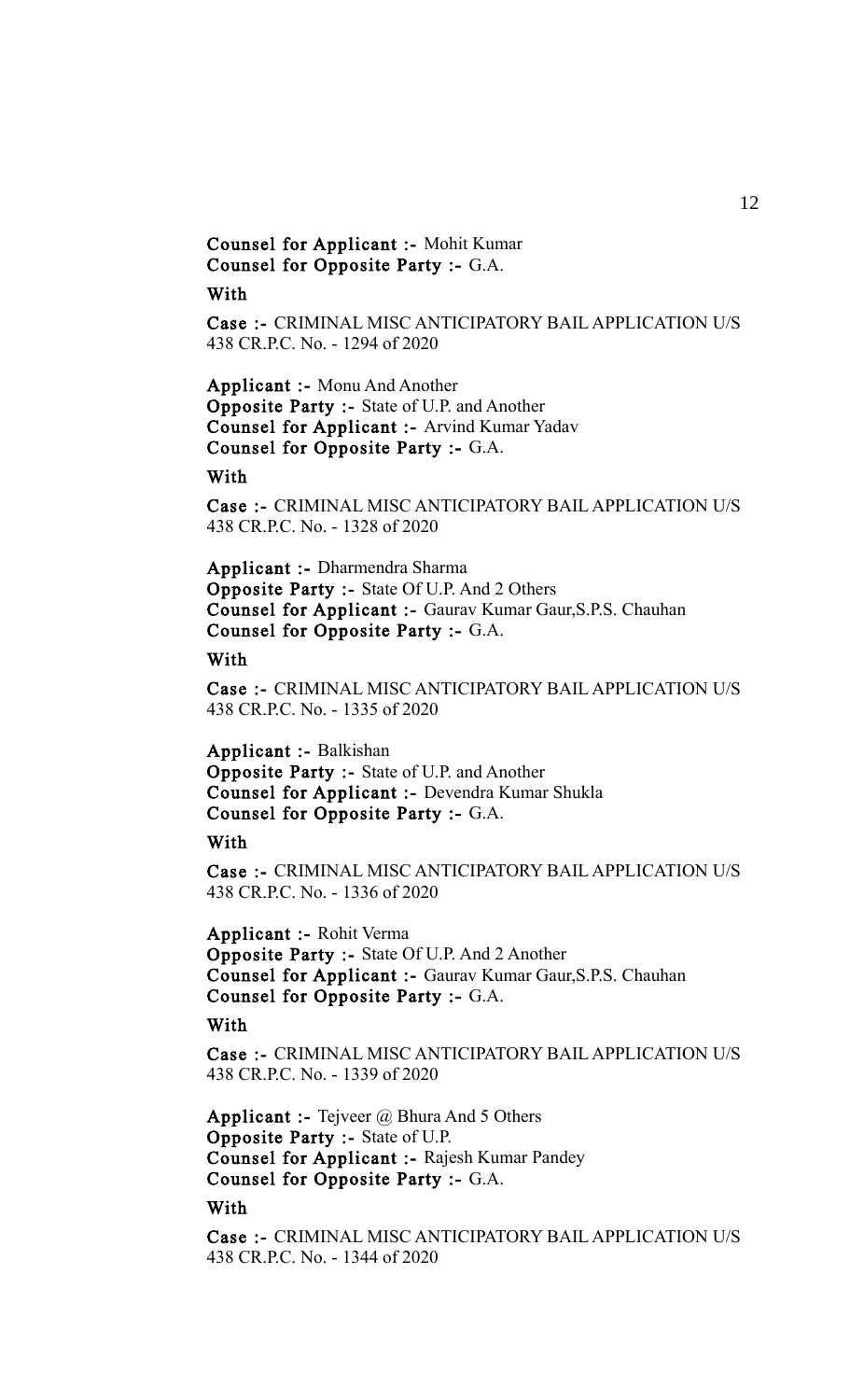Applicant :- Ratan Pal Singh Opposite Party :- State of U.P. Counsel for Applicant :- Raja Ullah Khan Counsel for Opposite Party :- G.A.

#### With

Case :- CRIMINAL MISC ANTICIPATORY BAIL APPLICATION U/S 438 CR.P.C. No. - 1346 of 2020

Applicant :- Uma Shankar Yadav @ Bittu Opposite Party :- State of U.P. Counsel for Applicant :- Ramanuj Yadav Counsel for Opposite Party :- G.A.

## With

Case :- CRIMINAL MISC ANTICIPATORY BAIL APPLICATION U/S 438 CR.P.C. No. - 1347 of 2020

Applicant :- Anwar Ali And 5 Others Opposite Party :- State Of U.P. And 3 Others Counsel for Applicant :- Sunil Kumar Counsel for Opposite Party :- G.A.

With

Case :- CRIMINAL MISC ANTICIPATORY BAIL APPLICATION U/S 438 CR.P.C. No. - 1349 of 2020

Applicant :- Shabuddin Ahemad Opposite Party :- State of U.P. Counsel for Applicant :- Bipin Kumar Tripathi Counsel for Opposite Party :- G.A.

# With

Case :- CRIMINAL MISC ANTICIPATORY BAIL APPLICATION U/S 438 CR.P.C. No. - 1446 of 2020

Applicant :- Sani Dubey Opposite Party :- State of U.P. and Another Counsel for Applicant :- Budhi Sagar Tripathi Counsel for Opposite Party :- G.A.,Karunesh Pratap Singh

#### With

Case :- CRIMINAL MISC ANTICIPATORY BAIL APPLICATION U/S 438 CR.P.C. No. - 1458 of 2020

Applicant :- Shiv Raj Opposite Party :- State of U.P. and Another Counsel for Applicant :- Rajesh Kumar Pandey Counsel for Opposite Party :- G.A.

With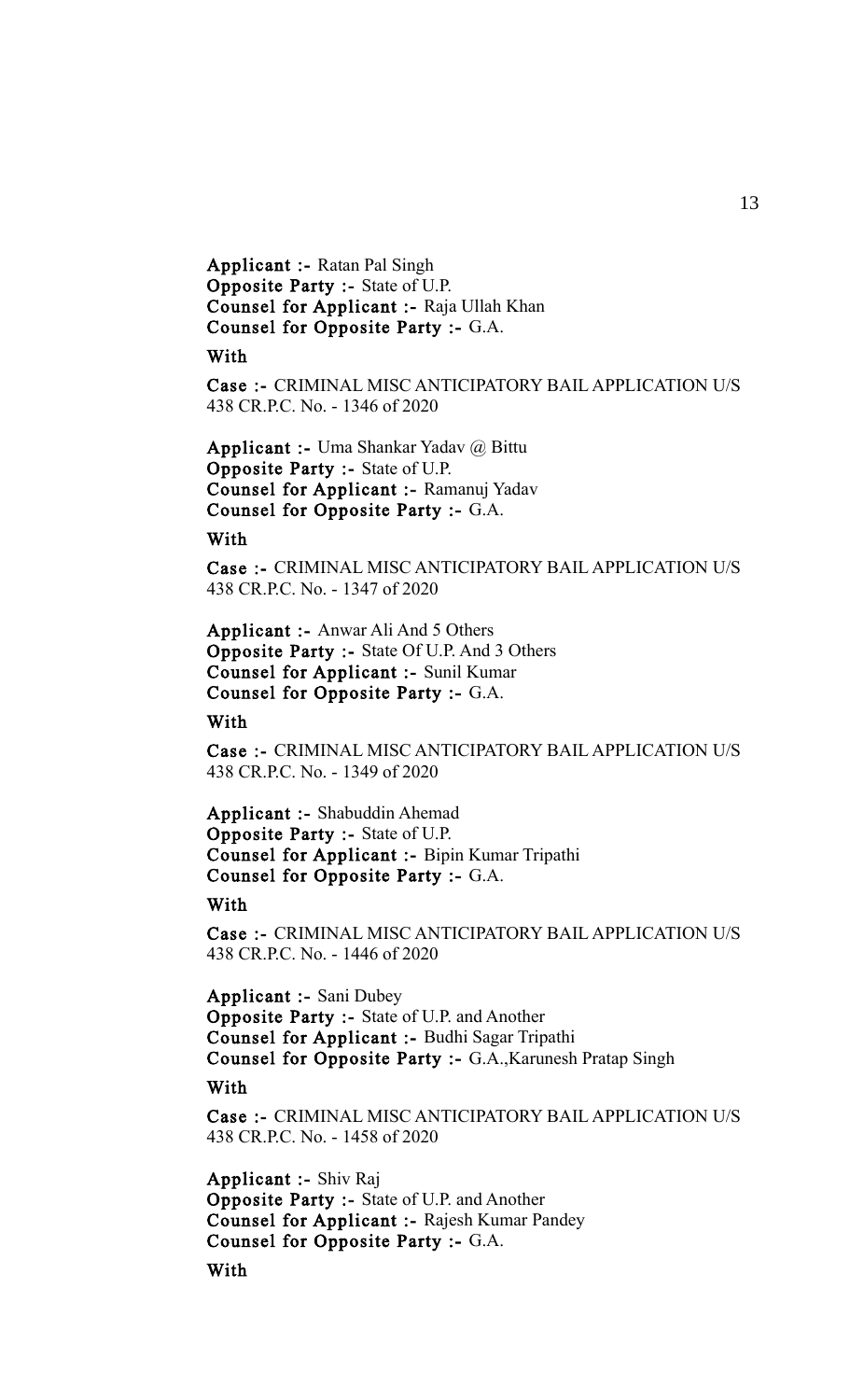Case :- CRIMINAL MISC ANTICIPATORY BAIL APPLICATION U/S 438 CR.P.C. No. - 1519 of 2020

Applicant :- Rajendra Yadav And Anr Opposite Party :- State of U.P. Counsel for Applicant :- Adya Prasad Tewari,Sheo Shankar Tripathi Counsel for Opposite Party :- G.A.

With

Case :- CRIMINAL MISC ANTICIPATORY BAIL APPLICATION U/S 438 CR.P.C. No. - 1521 of 2020

Applicant :- Heera Lal Sonkar Opposite Party :- State of U.P. Counsel for Applicant :- Neeraj Kumar Srivastava,Pankaj Kumar Counsel for Opposite Party :- G.A.

## With

Case :- CRIMINAL MISC ANTICIPATORY BAIL APPLICATION U/S 438 CR.P.C. No. - 1538 of 2020

Applicant :- Babalu Yadav Opposite Party :- State of U.P. Counsel for Applicant :- Vineet Kumar Yadav,Virendra Pratap Pal Counsel for Opposite Party :- G.A.

# **With**

Case :- CRIMINAL MISC ANTICIPATORY BAIL APPLICATION U/S 438 CR.P.C. No. - 1546 of 2020

Applicant :- Manoj Opposite Party :- State of U.P. Counsel for Applicant :- Kuldeep Johri Counsel for Opposite Party :- G.A.

# **With**

Case :- CRIMINAL MISC ANTICIPATORY BAIL APPLICATION U/S 438 CR.P.C. No. - 1547 of 2020

Applicant :- Musheer Ahmed Opposite Party :- State of U.P. Counsel for Applicant :- Zafar Abbas Counsel for Opposite Party :- G.A.

**With** 

Case :- CRIMINAL MISC ANTICIPATORY BAIL APPLICATION U/S 438 CR.P.C. No. - 1551 of 2020

Applicant :- Bheem Chauhan And 2 Ors Opposite Party :- State Of U.P. And 2 Ors Counsel for Applicant :- Rajesh Yadav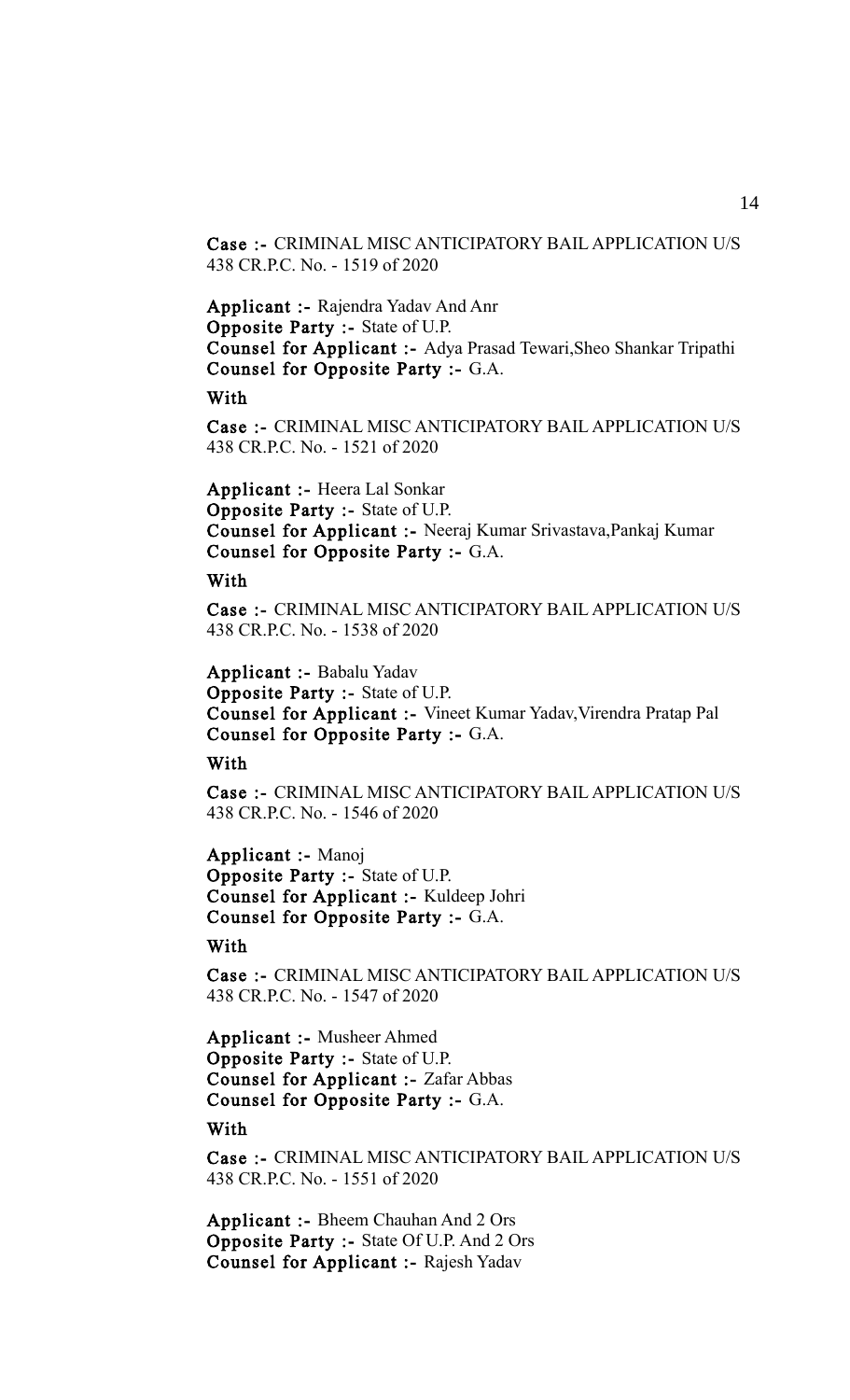# Counsel for Opposite Party :- G.A.

With

Case :- CRIMINAL MISC ANTICIPATORY BAIL APPLICATION U/S 438 CR.P.C. No. - 1553 of 2020

Applicant :- Deva Rajpoot And 4 Others Opposite Party :- State of U.P. and Another Counsel for Applicant :- Alkesh Singh Counsel for Opposite Party :- G.A.

With

Case :- CRIMINAL MISC ANTICIPATORY BAIL APPLICATION U/S 438 CR.P.C. No. - 1554 of 2020

Applicant :- Harendra Aneja Opposite Party :- State of U.P. Counsel for Applicant :- Abhai Saxena Counsel for Opposite Party :- G.A.

# With

Case :- CRIMINAL MISC ANTICIPATORY BAIL APPLICATION U/S 438 CR.P.C. No. - 1555 of 2020

Applicant :- Tirthraj Opposite Party :- State Of U.P. And Anr Counsel for Applicant :- Sudhir Kumar Tripathi Counsel for Opposite Party :- G.A.

With

Case :- CRIMINAL MISC ANTICIPATORY BAIL APPLICATION U/S 438 CR.P.C. No. - 1557 of 2020

Applicant :- Dashami Nutt Opposite Party :- State of U.P. Counsel for Applicant :- Sharad Chandra Singh,Satish Chandra Singh Counsel for Opposite Party :- G.A.

With

Case :- CRIMINAL MISC ANTICIPATORY BAIL APPLICATION U/S 438 CR.P.C. No. - 1562 of 2020

Applicant :- Lalu

Opposite Party :- State Of U.P. And Anr Counsel for Applicant :- Prem Prakash Yadav,Arvind Kumar Yadav Counsel for Opposite Party :- G.A.

With

Case :- CRIMINAL MISC ANTICIPATORY BAIL APPLICATION U/S 438 CR.P.C. No. - 1570 of 2020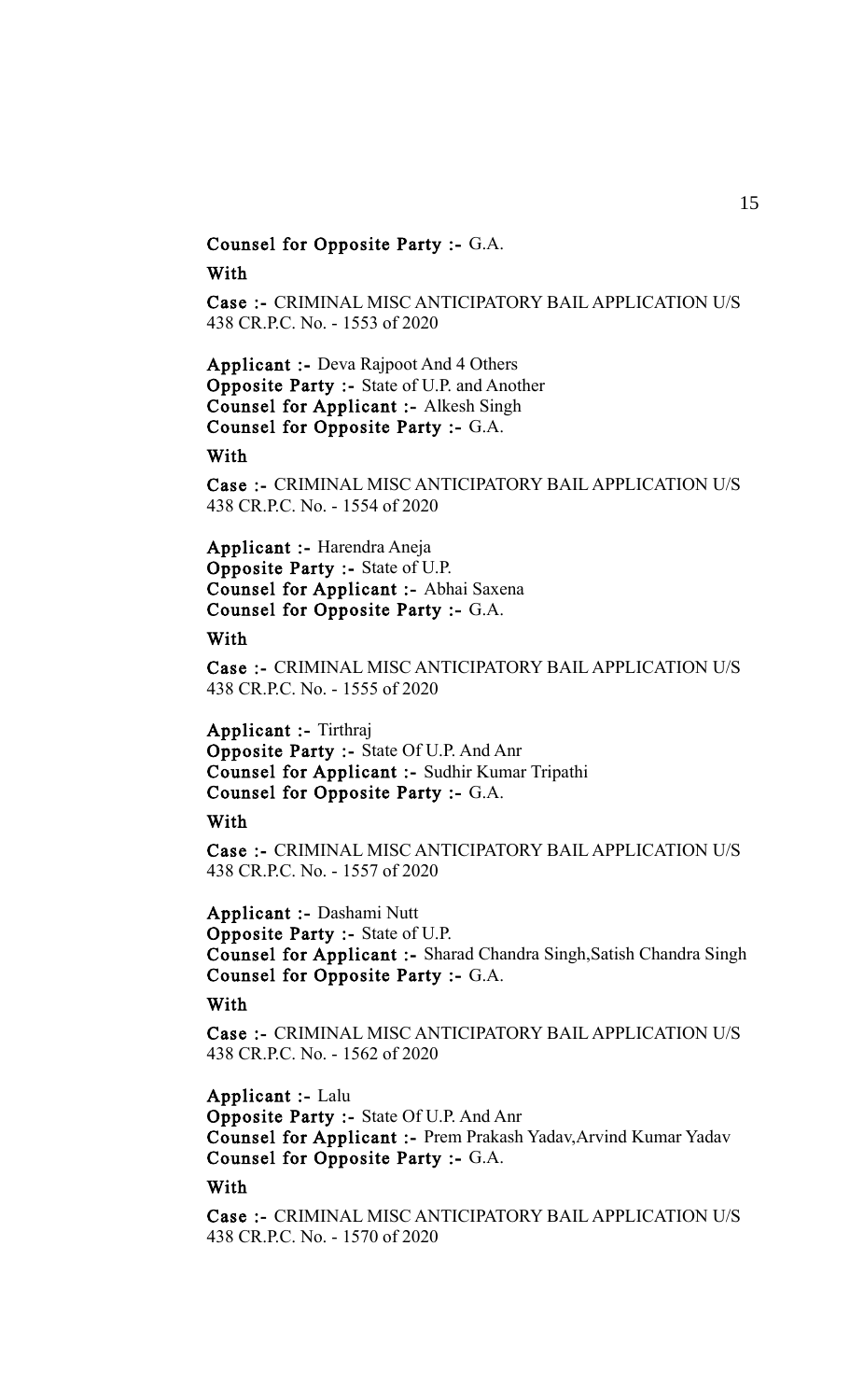Applicant :- Shailesh Kumar Gupta Opposite Party :- State of U.P. and Another Counsel for Applicant :- Manvendra Kumar Yadav Counsel for Opposite Party :- G.A.

With

Case :- CRIMINAL MISC ANTICIPATORY BAIL APPLICATION U/S 438 CR.P.C. No. - 1580 of 2020

Applicant :- Madan Gupta Opposite Party :- State of U.P. and Another Counsel for Applicant :- Hinchh Lal Pandey Counsel for Opposite Party :- G.A.

**With** 

Case :- CRIMINAL MISC ANTICIPATORY BAIL APPLICATION U/S 438 CR.P.C. No. - 1591 of 2020

**Applicant :-** Ram Singh  $\omega$  Babbu Yadav Opposite Party :- State Of U.P. And 2 Others Counsel for Applicant :- Rajesh Yadav Counsel for Opposite Party :- G.A.,Pankaj Agarwal,Sandeep Kumar

With

Case :- CRIMINAL MISC ANTICIPATORY BAIL APPLICATION U/S 438 CR.P.C. No. - 1594 of 2020

Applicant :- Suresh Opposite Party :- State of U.P. and Another Counsel for Applicant :- Ajay Dubey Counsel for Opposite Party :- G.A.,Anand Kumar Tiwari

With

Case :- CRIMINAL MISC ANTICIPATORY BAIL APPLICATION U/S 438 CR.P.C. No. - 1595 of 2020

Applicant :- Akshay Kumar Opposite Party :- State of U.P. and Another Counsel for Applicant :- Ajay Dubey Counsel for Opposite Party :- G.A.,Anand Kumar Tiwari With

Case :- CRIMINAL MISC ANTICIPATORY BAIL APPLICATION U/S 438 CR.P.C. No. - 1596 of 2020

Applicant :- Phool Chandra And 10 Others Opposite Party :- State of U.P. and Another Counsel for Applicant :- Muktesh Kumar Singh Counsel for Opposite Party :- G.A. **With** 

16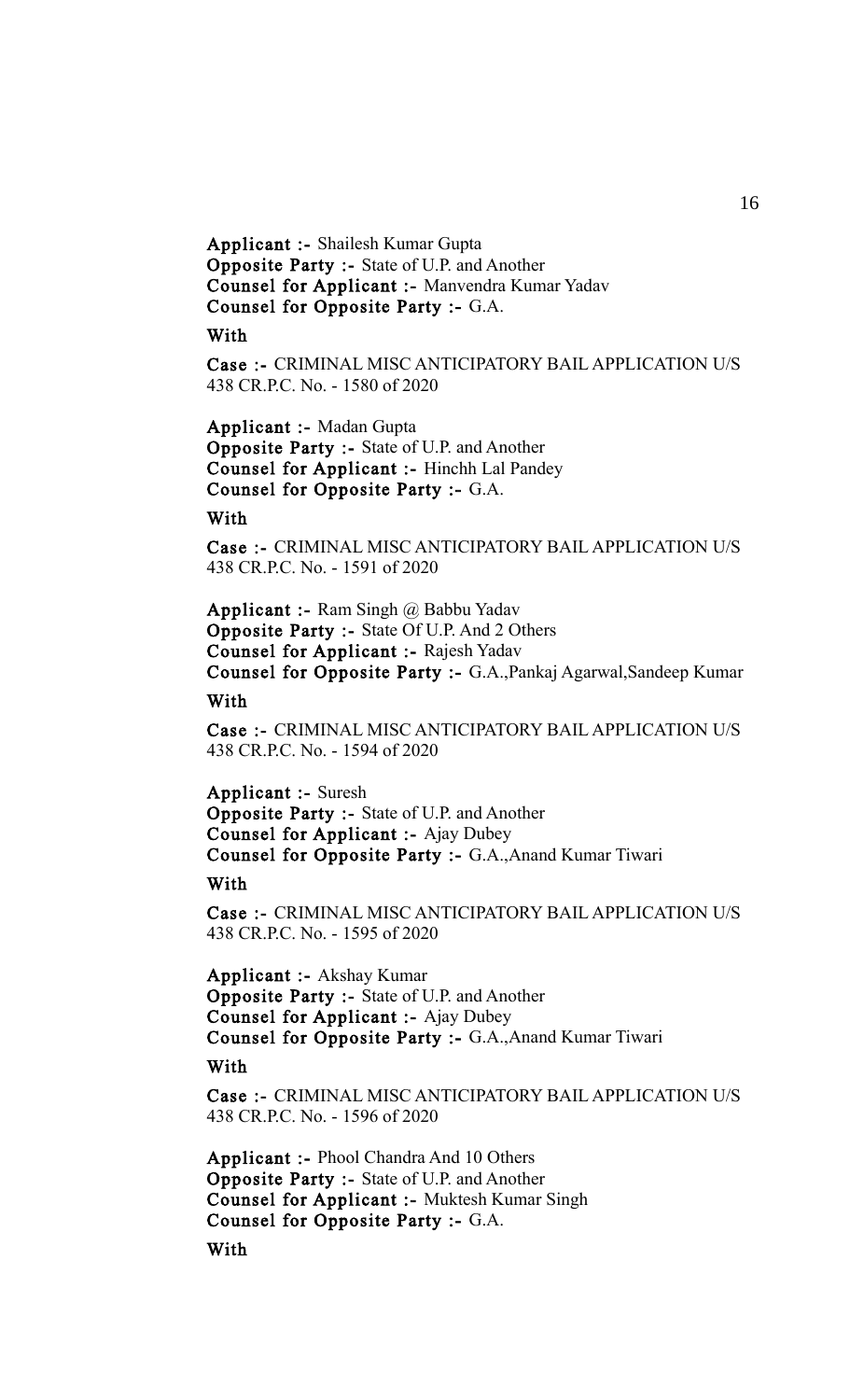Case :- CRIMINAL MISC ANTICIPATORY BAIL APPLICATION U/S 438 CR.P.C. No. - 1608 of 2020

Applicant :- Sandeep Opposite Party :- State Of U.P. And Anr Counsel for Applicant :- Manoj Kumar Tiwari Counsel for Opposite Party :- G.A.,Shivam Yadav

With

Case :- CRIMINAL MISC ANTICIPATORY BAIL APPLICATION U/S 438 CR.P.C. No. - 1612 of 2020

Applicant :- Ramlaut Vishwakarma And 5 Ors Opposite Party :- State of U.P. Counsel for Applicant :- Arvind Kumar Srivastava,Bhaju Ram Pprasad Sharma

Counsel for Opposite Party :- G.A.

With

Case :- CRIMINAL MISC ANTICIPATORY BAIL APPLICATION U/S 438 CR.P.C. No. - 1646 of 2020

Applicant :- Rampal Opposite Party :- State Of U.P. And 2 Ors Counsel for Applicant :- Rajesh Yadav Counsel for Opposite Party :- G.A.

With

Case :- CRIMINAL MISC ANTICIPATORY BAIL APPLICATION U/S 438 CR.P.C. No. - 1651 of 2020

Applicant :- Rampal Opposite Party :- State Of U.P. And 2 Ors Counsel for Applicant :- Rajesh Yadav Counsel for Opposite Party :- G.A.

With

Case :- CRIMINAL MISC ANTICIPATORY BAIL APPLICATION U/S 438 CR.P.C. No. - 1655 of 2020

Applicant :- Ajay And 7 Ors Opposite Party :- State of U.P. Counsel for Applicant :- Hemant Kumar Rai Counsel for Opposite Party :- G.A.

**With** 

Case :- CRIMINAL MISC ANTICIPATORY BAIL APPLICATION U/S 438 CR.P.C. No. - 1658 of 2020

Applicant :- Suraj And 13 Others Opposite Party :- State of U.P.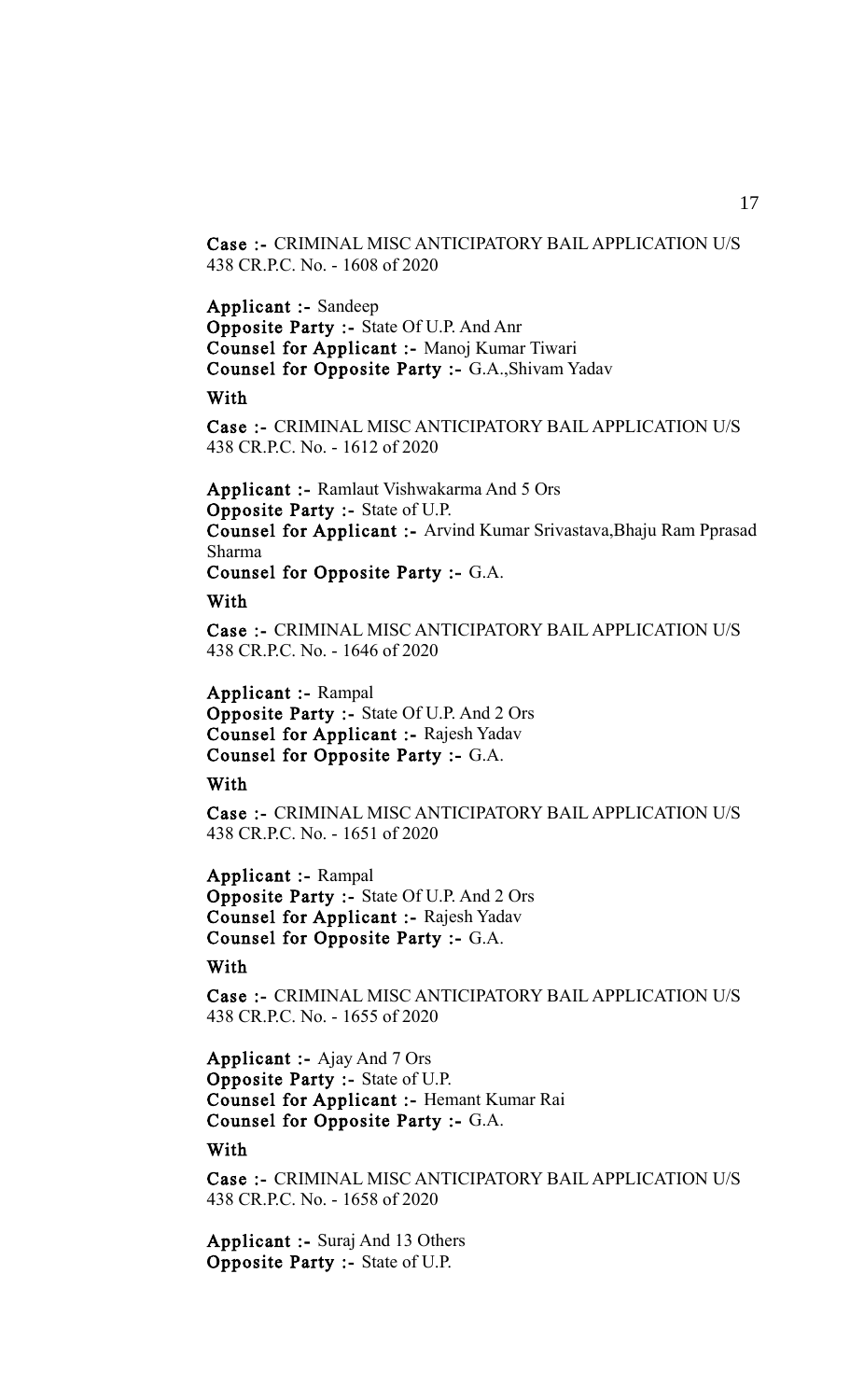Counsel for Applicant :- Raghavendra Pati Tripathi,Dhiresh Kumar Counsel for Opposite Party :- G.A.

# With

Case :- CRIMINAL MISC ANTICIPATORY BAIL APPLICATION U/S 438 CR.P.C. No. - 1664 of 2020

Applicant :- Ram Naresh Opposite Party :- State of U.P. Counsel for Applicant :- Nirbhay Singh Counsel for Opposite Party :- G.A.

# With

Case :- CRIMINAL MISC ANTICIPATORY BAIL APPLICATION U/S 438 CR.P.C. No. - 1672 of 2020

Applicant :- Rampal Opposite Party :- State of U.P. and Another Counsel for Applicant :- Rajesh Yadav Counsel for Opposite Party :- G.A.

#### With

Case :- CRIMINAL MISC ANTICIPATORY BAIL APPLICATION U/S 438 CR.P.C. No. - 1711 of 2020

Applicant :- Ramchandra Yadav @ Ramchandar Opposite Party :- State of U.P. Counsel for Applicant :- Rajesh Kumar Singh Counsel for Opposite Party :- G.A.

#### With

Case :- CRIMINAL MISC ANTICIPATORY BAIL APPLICATION U/S 438 CR.P.C. No. - 1722 of 2020

**Applicant :- Siddarth Pandey @ Puru** Opposite Party :- State of U.P. Counsel for Applicant :- Ajay Kumar,Vijendra Kumar Mishra Counsel for Opposite Party :- G.A.

# With

Case :- CRIMINAL MISC ANTICIPATORY BAIL APPLICATION U/S 438 CR.P.C. No. - 1733 of 2020

Applicant :- Kamlesh Kumar Chauhan Opposite Party :- State Of U.P. And 2 Ors Counsel for Applicant :- M.S. Chauhan Counsel for Opposite Party :- G.A.

# With

Case :- CRIMINAL MISC ANTICIPATORY BAIL APPLICATION U/S 438 CR.P.C. No. - 1739 of 2020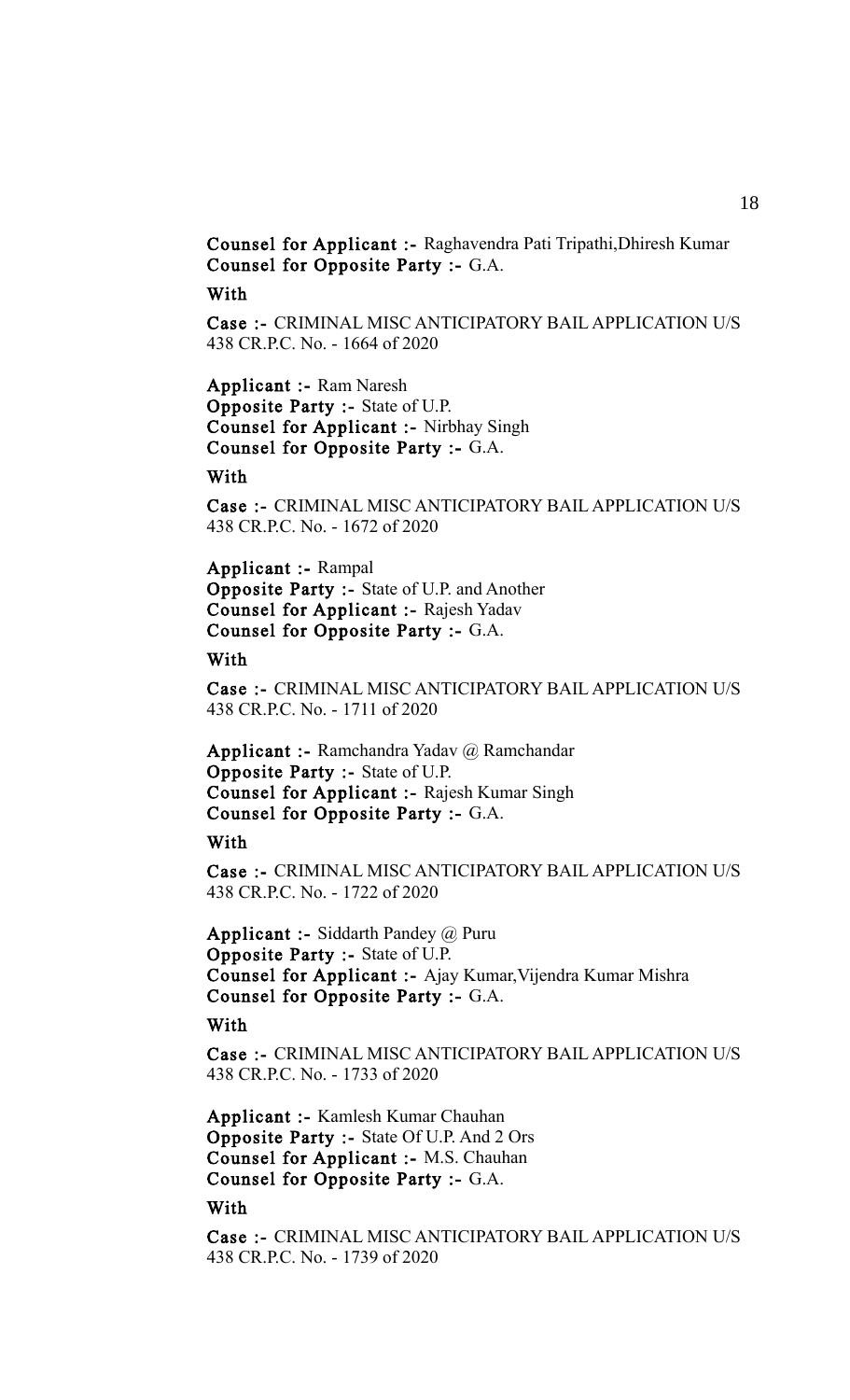Applicant :- Smt. Sharmila Pandey Opposite Party :- State of U.P. and Another Counsel for Applicant :- Kamlesh Kumar Yadav Counsel for Opposite Party :- G.A.

With

Case :- CRIMINAL MISC ANTICIPATORY BAIL APPLICATION U/S 438 CR.P.C. No. - 1749 of 2020

Applicant :- Shafeek Opposite Party :- State of U.P. Counsel for Applicant :- Rekha P Lal Counsel for Opposite Party :- G.A.

**With** 

Case :- CRIMINAL MISC ANTICIPATORY BAIL APPLICATION U/S 438 CR.P.C. No. - 1841 of 2020

Applicant :- Neyaz And 3 Others Opposite Party :- State of U.P. Counsel for Applicant :- Saroj Kumar Dubey Counsel for Opposite Party :- G.A.

# Hon'ble Govind Mathur, Chief Justice Hon'ble Ramesh Sinha, J. Hon'ble Mrs. Sunita Agarwal,J. Hon'ble Yashwant Varma,J. Hon'ble Rahul Chaturvedi,J.

We have heard Sri Gaurav Kacker, learned Advocate and other counsels appearing for the various applicants and the learned AGA.

A learned Judge of the Court while considering a petition for anticipatory bail has deemed it appropriate to refer the following questions for the consideration of this Full Bench: -

> "(i) Whether the Court would have no jurisdiction to reject the anticipatory bail after considering the grounds of compelling reasons mentioned in the affidavit being found not appealing, which would amount nothing but to approach this Court directly;

> (ii) Whether amongst the grounds which have been enumerated in the judgment in the case of Vinod Kumar (supra), the ground at Serial (A) requires any reconsideration so as to preclude the co-accused approaching this Court directly in case the other coaccused's regular bail/anticipatory bail is rejected by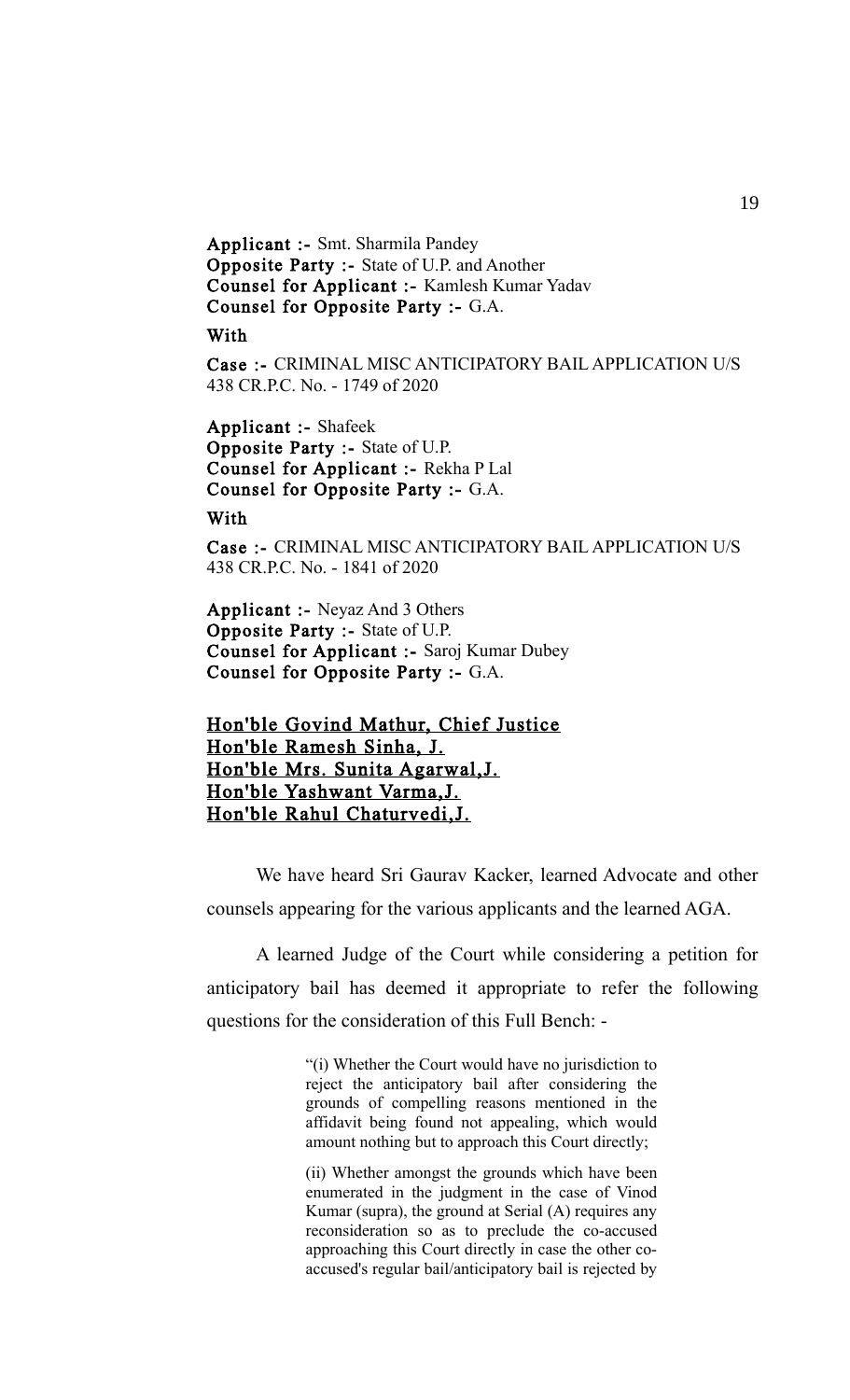the Court of Sessions and whether he be also subjected to filing such an affidavit, showing therein the circumstances in which he had to feel compelled to approach this Court directly;

(iii) Whether amongst the grounds which have been enumerated in the judgment in the case of Vinod Kumar (supra), the ground at Serial (B) requires any reconsideration as to whether an accused, who is not residing within the jurisdiction of the Sessions Court concerned, faces a threat of arrest, should be allowed to approach the High Court directly, to move an anticipatory bail application by the logic given above in Para 6 of this judgment; and

(iv) Whether such anticipatory bail applications which do not contain any compelling reason to approach this Court directly, should be entertained.

While passing the referral order, the learned Judge also suggested the formation of a Bench larger than the one which had rendered judgment in Onkar Nath Agarwal and others Vs. State<sup>[1](#page-19-0)</sup>, a decision rendered by three learned Judges of this Court. The Reference came to be made in the backdrop of the decision rendered in Vinod Kumar Vs. State of U.P. and another<sup>2</sup> in which a learned Judge framed the following questions for consideration:-

> "A. The nature of the concurrent jurisdiction conferred by Section 438 Cr.P.C.

> B. Whether parties should be commanded to necessarily approach the Sessions Court first before invoking the jurisdiction of this Court under Section 438 Cr.PC

> C. In what circumstances can the High Court be approached directly under Section 438 Cr.P.C.

D. Exceptional or Special circumstances.

E. The perceived conflict between the decisions rendered in Harendra Singh @ Harendra Bahadur Vs. The State of U.P.1 and Neeraj Yadav And Another Vs. State of U.P.2

F. Impact of the Explanation to Section 438(2) Cr.P.C.

G. The period for which anticipatory bail should operate."

<span id="page-19-0"></span><sup>1</sup> [1976 All LJ 223]

<span id="page-19-1"></span><sup>2</sup> 2019 (12) ADJ 495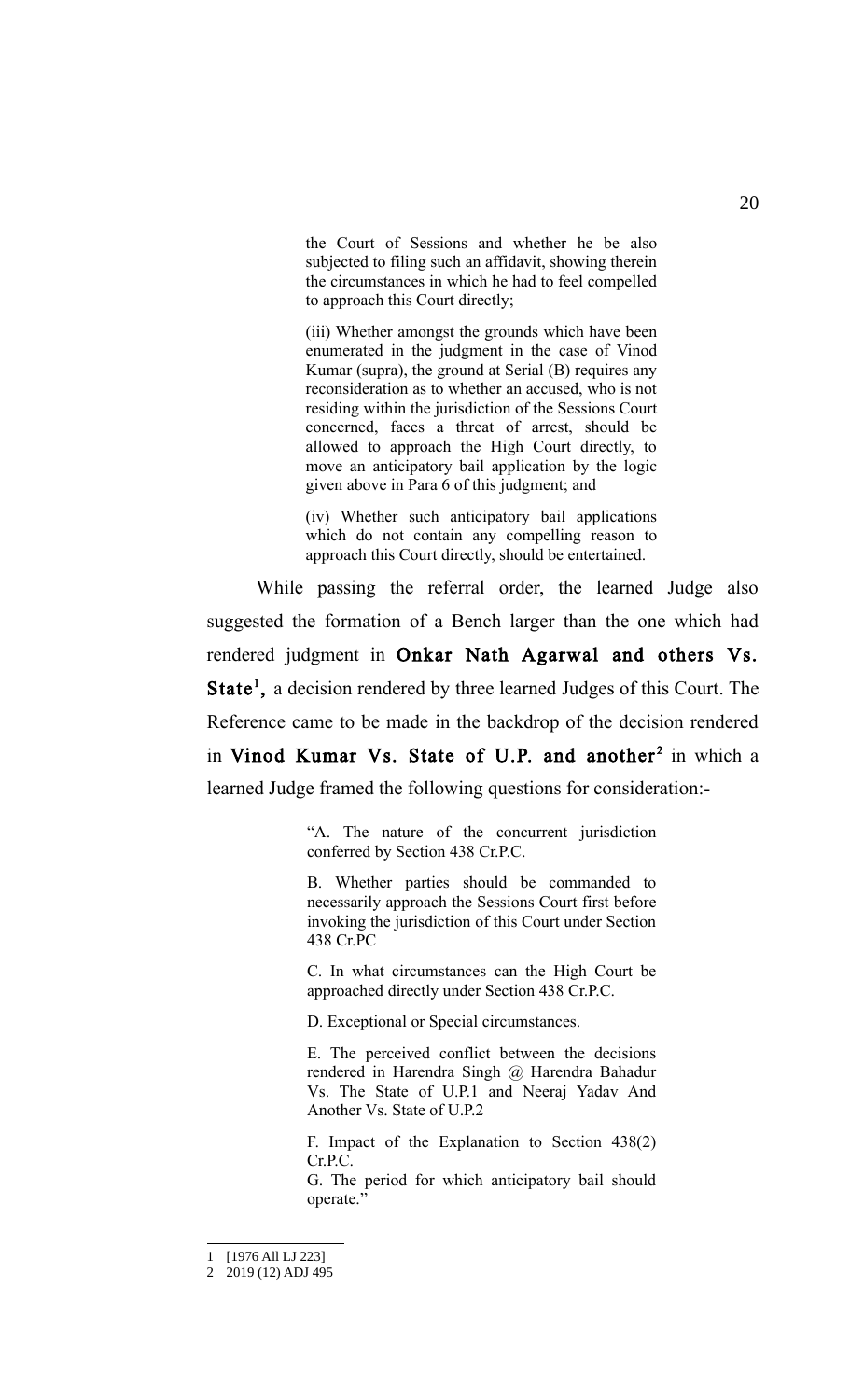Upon due consideration of the decisions rendered on the subject by the Court as well as those rendered by different High Courts of the country, the following conclusions came to be recorded:

> "A. Section 438 Cr.P.C. on its plain terms does not mandate or require a party to first approach the Sessions Court before applying to the High Court for grant of anticipatory bail. The provision as it stands does not require an individual first being relegated to the Court of Sessions before being granted the right of audience before this Court.

> B. Notwithstanding concurrent jurisdiction being conferred on the High Court and the Court of Session for grant of anticipatory bail under Section 438 Cr.P.C., strong, cogent, compelling and special circumstances must necessarily be found to exist in justification of the High Court being approached first without the avenue as available before the Court of Sessions being exhausted. Whether those factors are established or found to exist in the facts of a particular case must necessarily be left for the Court to consider in each individual matter.

> C. The words "exceptional" or "extraordinary" are understood to mean atypical, rare, out of the ordinary, unusual or uncommon. If the jurisdiction of the Court as conferred by Section 438 Cr.P.C. be circumscribed or be recognised to be moved only in exceptional situations it would again amount to fettering and constricting the discretion otherwise conferred by Section 438 Cr.P.C. Such a construction would be in clear conflict of the statutory mandate. The ratio of Harendra Singh must be recognised to be the requirement of establishing the existence of special, weighty and compelling reasons and circumstances justifying the invocation of the jurisdiction of this Court even though a wholesome avenue of redress was available before the Court of Sessions.

> D. What would constitute "special circumstances" in light of the nature of the power conferred must be left to be gathered by the Judge on a due evaluation of the facts and circumstances of a particular case. It would be imprudent to exhaustively chronicle what would be special circumstances. It is impossible to either identify or compendiously postulate what would constitute special circumstances. Sibbia spoke of the "imperfect awareness of the needs of new situations". It is this constraint which necessitates the Court leaving it to the wisdom of the Judge and the discretion vested in him by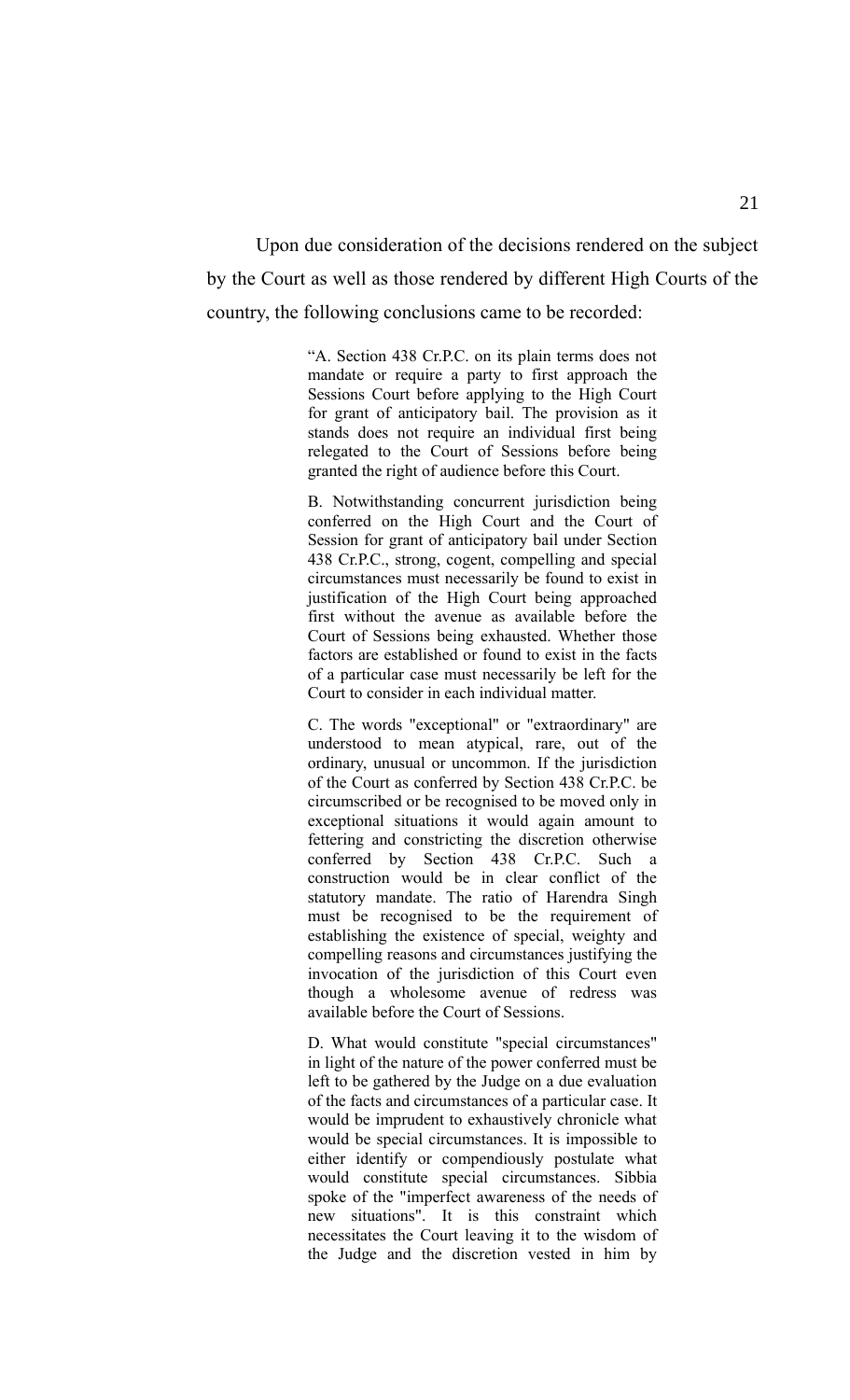statute.

E. While the Explanation may have created an avenue for an aggrieved person to challenge an order passed under Section 438(1), it cannot be construed or viewed as barring the jurisdiction of the High Court from entertaining an application for grant of anticipatory bail notwithstanding that prayer having been refused by the Court of Sessions.

F. Till such time as the question with respect to the period for which an order under Section 438 Cr.P.C. should operate is answered by the Larger Bench, the Court granting anticipatory bail would have to specify that it would continue only till the Court summons the accused based on the report that may be submitted under Section 173(2) Cr.P.C. whereafter it would be open for the applicant on appearance to seek regular bail in accordance with the provisions made in Section 439 Cr.P.C."

In Ankit Bharti Vs. State of U.P. and another<sup>[3](#page-21-0)</sup> the learned Judge while referring the matter to this Full Bench expressed certain reservations with respect to the answers rendered in Vinod Kumar while dealing with the question of what would constitute "special circumstances" enabling an applicant to approach the High Court directly by way of a petition under Section 438 of the Criminal Procedure Code. The doubt itself was expressed in respect of contingencies 'A' and 'B' as set forth in Vinod Kumar while answering Question 'D'. In Vinod Kumar, the learned Judge while dealing with Question 'D' held thus: -

> "Harendra Singh leaves a window open with the learned Judge observing that requiring the party to invoke the jurisdiction conferred on a Court of Sessions must be recognized as the normal course and the High Court entitled to be moved only in extraordinary circumstances and special reasons. The learned Judge further went on to observe in the ultimate conclusion drawn that for "extraneous" (sic) or special reasons the High Court could also exercise the powers conferred by Section 438 Cr.P.C. notwithstanding the Court of Sessions having not been moved. What appears upon a holistic reading of that decision is the intent of the learned Judge to convey the duty of the applicant approaching the High Court

<span id="page-21-0"></span><sup>3</sup> Crl. Misc. Anticipatory Bail Application u/s 438 Cr.P.C. No. 1094 of 2020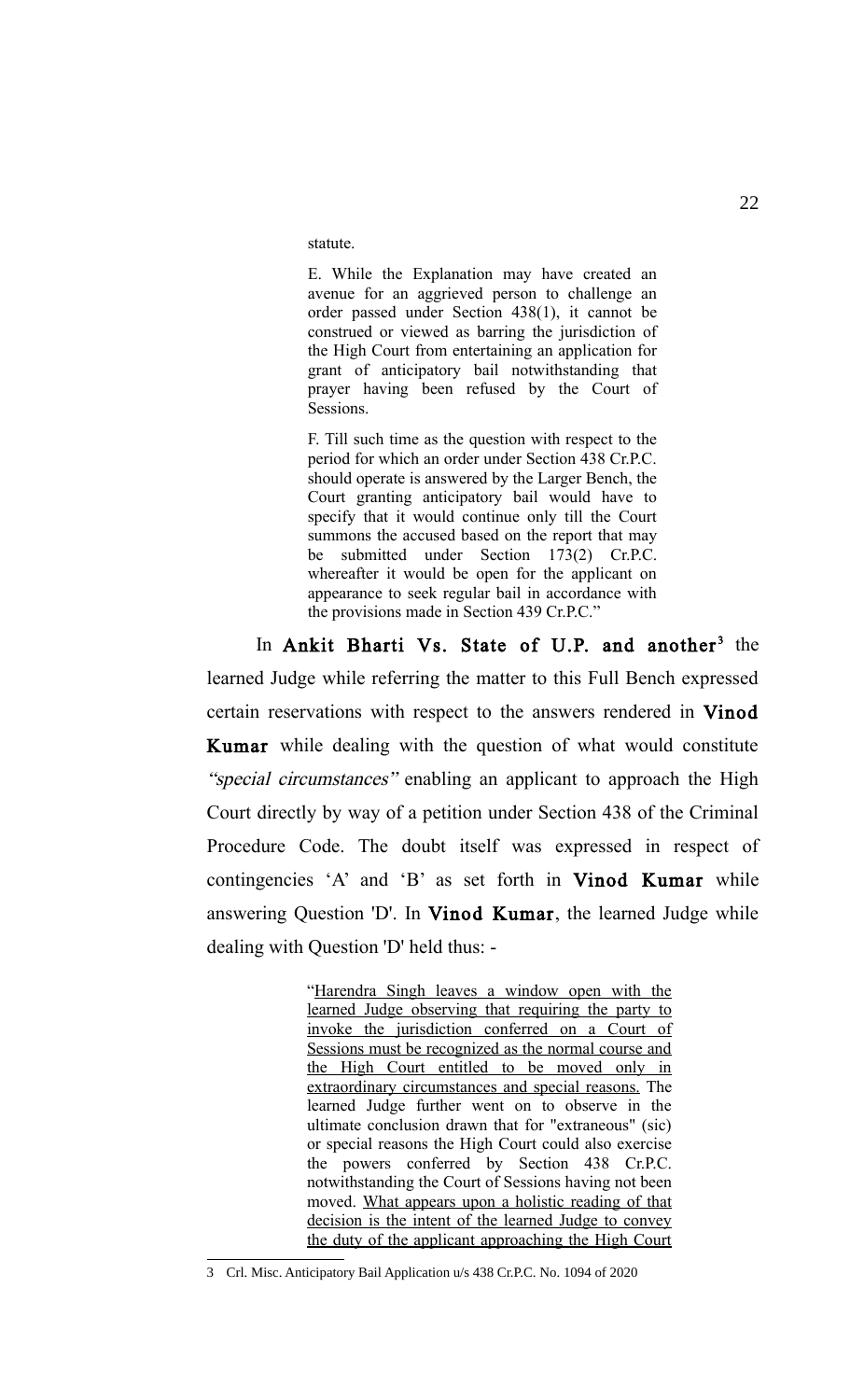to establish the existence of exceptional and special circumstances. The only clarification which, therefore, would merit being entered is with regard to the requirement of proving the existence of extraordinary or exceptional circumstances. The words "exceptional" or "extraordinary" are understood to mean atypical, rare, out of the ordinary, unusual or uncommon. If the jurisdiction of the Court as conferred by Section 438 Cr.P.C. be circumscribed or be recognised to be moved only in exceptional situations it would again amount to fettering and constricting the discretion otherwise conferred by Section 438 Cr.P.C. Such a construction would perhaps run the risk of being again viewed as being in conflict of the statutory mandate and the discretion conferred. In the considered view of the Court what the learned Judge did seek to convey and hold in Harendra Singh was the requirement of establishing the existence of special, weighty, compelling reasons and circumstances justifying the invocation of the jurisdiction of this Court even though a wholesome avenue of redress was available before the Court of Sessions.

Regard must be had to the fact that the Constitution Bench in Sibbia had an occasion to deal with the correctness of the restrictions as formulated by the Full Bench of the Punjab and Haryana High Court on the exercise of power under Section 438 Cr.P.C. Dealing with that aspect the Constitution Bench clearly held that the exercise of discretion as statutorily conferred cannot be confined in a straitjacket. This simply since it would be impossible to either prophesize or foresee the myriad situations in which the jurisdiction of the Court may be invoked. It was for the aforesaid reasons that the Constitution Bench held that this aspect must be left to the judgment and wisdom of the Court to evaluate and consider whether special circumstances exist or are evidenced by the facts of a particular case. The Court deems it apposite to extract the following paragraphs from the decision rendered by the Constitution Bench: -

> "13. This is not to say that anticipatory bail, if granted, must be granted without the imposition of any conditions. That will be plainly contrary to the very terms of Section 438. Though sub-section (1) of that section says that the Court "may, if it thinks fit" issue the necessary direction for bail, sub-section (2) confers on the Court the power to include such conditions in the direction as it may think fit in the light of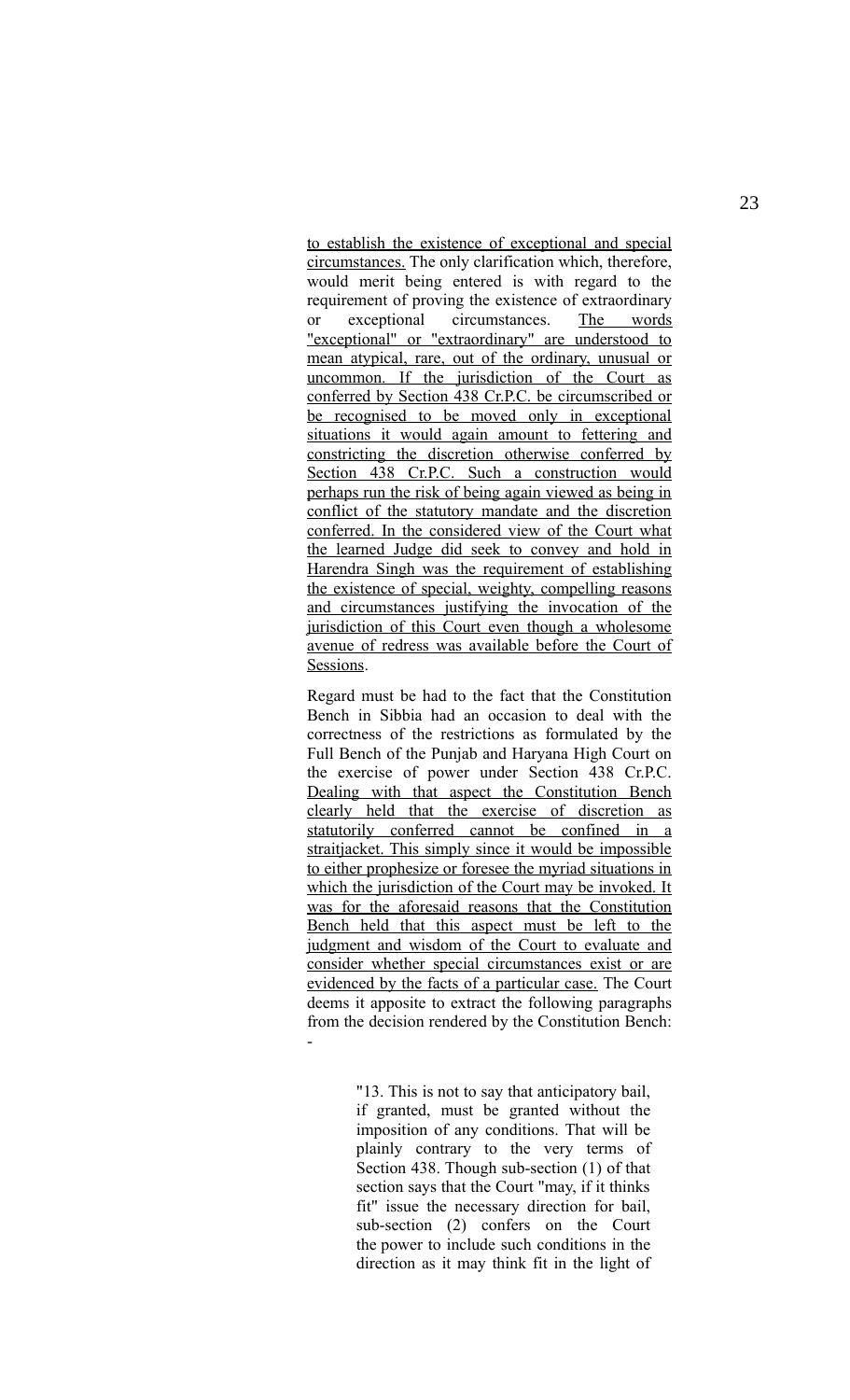the facts of the particular case, including the conditions mentioned in clauses (i) to (iv) of that sub-section. The controversy therefore is not whether the Court has the power to impose conditions while granting anticipatory bail. It clearly and expressly has that power. The true question is whether by a process of construction, the amplitude of judicial discretion which is given to the High Court and the Court of Session, to impose such conditions as they may think fit while granting anticipatory bail, should be cut down by reading into the statute condition which are not to be found therein, like those evolved by the High Court or canvassed by the learned Additional Solicitor General. Our answer, clearly and emphatically, is in the negative. The High Court and the Court of Session to whom the application for anticipatory bail is made ought to be left free in the exercise of their judicial discretion to grant bail if they consider it fit so to do on the particular facts and circumstances of the case and on such conditions as the case may warrant. Similarly, they must be left free to refuse bail if the circumstances of the case so warrant, on considerations similar to those mentioned in Section 437 or which are generally considered to be relevant under Section 439 of the Code.

14. Generalisations on matters which rest on discretion and the attempt to discover formulae of universal application when facts are bound to differ from case to case frustrate the very purpose of conferring discretion. No two cases are alike on facts and therefore, courts have to be allowed a little free play in the joints if the conferment of discretionary power is to be meaningful. There is no risk involved in entrusting a wide discretion to the Court of Session and the High Court in granting anticipatory bail because, firstly, these are higher courts manned by experienced persons, secondly, their orders are not final but are open to appellate or revisional scrutiny and above all because, discretion has always to be exercised by courts judicially and not according to whim, caprice or fancy. On the other hand, there is a risk in foreclosing categories of cases in which anticipatory bail may be allowed because life throws up unforeseen possibilities and offers new challenges. Judicial discretion has to be free enough to be able to take these possibilities in its stride and to meet these challenges. While dealing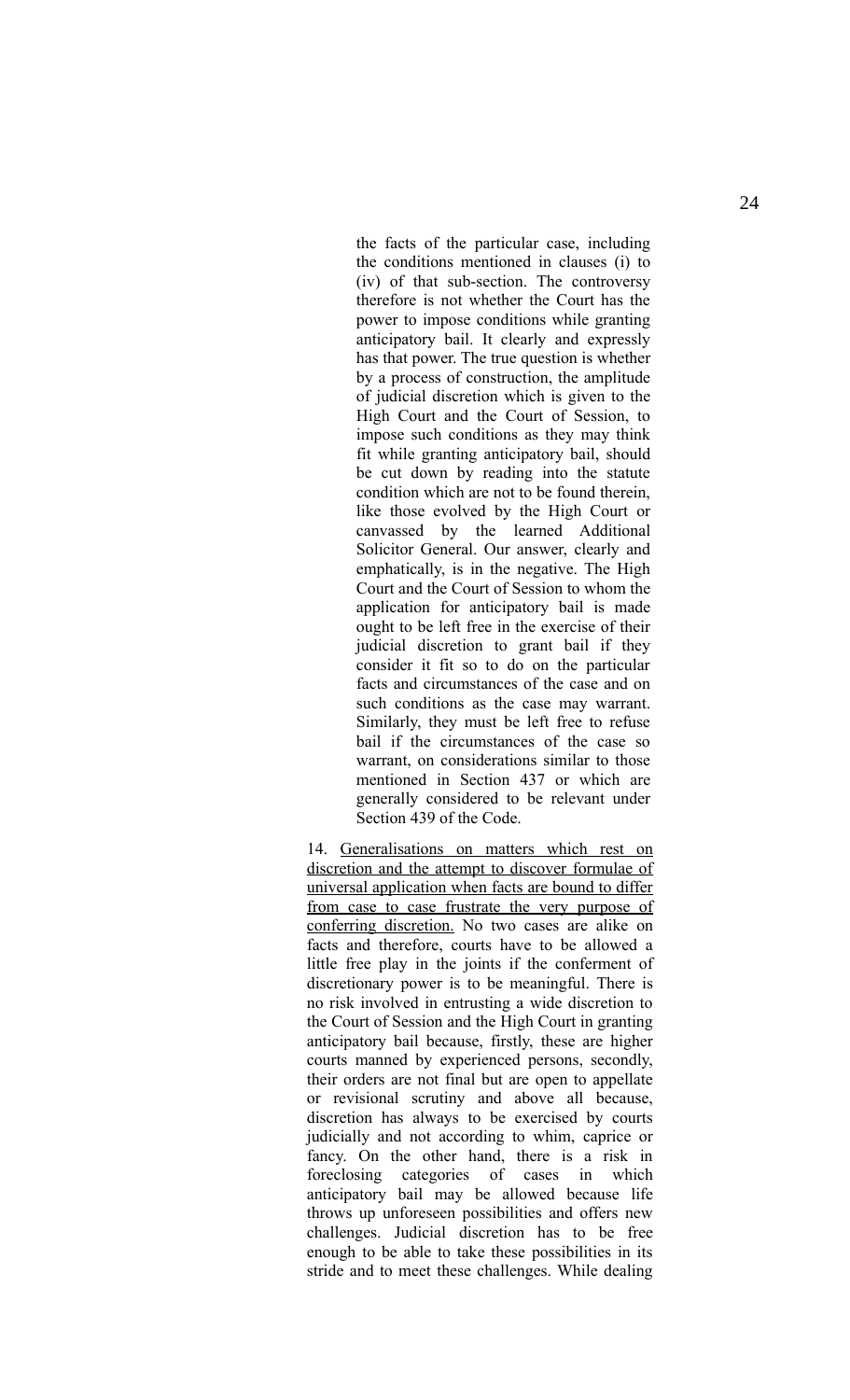with the necessity for preserving judicial discretion unhampered by rules of general application, Earl Loreburn, L. C. said in Hyman v. Rose :

"I desire in the first instance to point out that the discretion given by the section is very wide........... Now it seems to me that when the Act is so express to provide a wide discretion,... it is not advisable to lay down any rigid rules for guiding that discretion. I do not doubt that the rules enunciated by the Master of the Rolls in the present case are useful maxims in general, and that in general they reflect the point of view from which judges would regard an application for relief. But I think it ought to be distinctly understood that there may be cases in which any or all of them may be disregarded. If it were otherwise, the free discretion given by the statute would be fettered by limitations which have nowhere been enacted. It is one thing to decide what is the true meaning of the language contained in an Act of Parliament. It is quite a different thing to place conditions upon a free discretion entrusted by statute to the court where the conditions are not based upon statutory enactment at all. It is not safe, I think, to say that the court must and will always insist upon certain things when the Act does not require them, and the facts of some unforeseen case may make the court wish it had kept a free hand."

15. Judges have to decide cases as they come before them, mindful of the need to keep passions and prejudices out of their decisions. And it will be strange if, by employing judicial artifices and techniques, we cut down the discretion so wisely conferred upon the courts, by devising a formula which will confine the power to grant anticipatory bail within a strait-jacket. While laying down castiron rules in a matter like granting anticipatory bail, as the High Court has done, it is apt to be overlooked that even judges can have but an imperfect awareness of the needs of new situations. Life is never static and every situation has to be assessed in the context of emerging concerns as and when it arises. Therefore, even if we were to frame a 'Code for the grant of anticipatory bail', which really is the business of the legislature, it can at best furnish broad guide-lines and cannot compel blind adherence. In which case to grant bail and in which to refuse it is, in the very nature of things, a matter of discretion. But apart from the fact that the question is inherently of a kind which calls for the use of discretion from case to case, the legislature has, in terms express, relegated the decision of that question to the discretion of the court, by providing that it may grant bail "if it thinks fit". The concern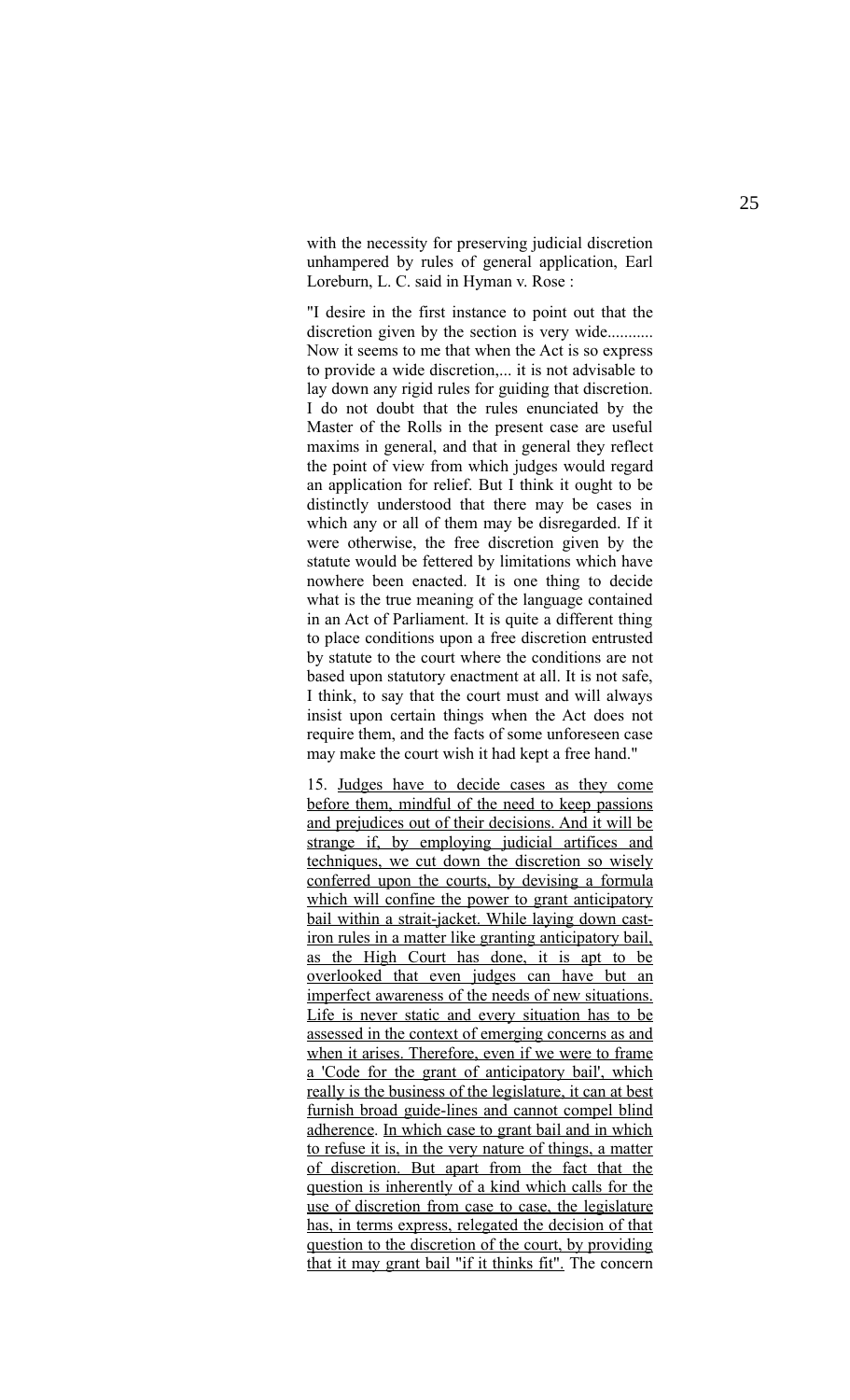of the courts generally is to preserve their discretion without meaning to abuse it. It will be strange if we exhibit concern to stultify the discretion conferred upon the courts by law.

...........

26. We find a great deal of substance in Mr. Tarkunde's submission that since denial of bail amounts to deprivation of personal liberty, the Court should lean against the imposition of unnecessary restrictions on the scope of Section 438, especially when no such restrictions have been imposed by the legislature in the terms of that section. Section 438 is a procedural provision which is concerned with the personal liberty of the individual, who is entitled to the benefit of the presumption of innocence since he is not, on the date of his application for anticipatory bail, convicted of the offence in respect of which he seeks bail. An overgenerous infusion of constraints and conditions which are not to be found in Section 438 can make its provisions constitutionally vulnerable since the right to personal freedom cannot be made to depend on compliance with unreasonable restrictions. The beneficient provision contained in Section 438 must be saved, not jettisoned. No doubt can linger after the decision in Maneka Gandhi that in order to meet the challenge of Article 21 of the Constitution, the procedure established by law for depriving a person of his liberty must be fair, just and reasonable. Section 438, in the form in which it is conceived by the legislature, is open to no exception on the ground that it prescribes a procedure which is unjust or unfair. We ought, at all costs, to avoid throwing it open to a Constitutional challenge by reading words in it which are not be found therein"

On an overall consideration of the above the Court is of the considered view that Harendra Singh when interpreted and understood in the manner indicated above, rightly balances the issues that arise. While it was urged that the aforesaid decision would be per incuriam the views expressed by our Full Bench in Onkar Nath Agarwal and the decision of the Constitution Bench in Sibbia, this Court finds no merit in that submission since as noted above, even Onkar Nath Agarwal had envisaged situations where the High Court may relegate parties to the Court of Sessions and refuse to invoke its jurisdiction. Insofar as Sibbia is concerned, it becomes relevant to bear in mind that the Constitution Bench was not dealing with the issue that arises for our consideration directly. The observations with regard to the exercise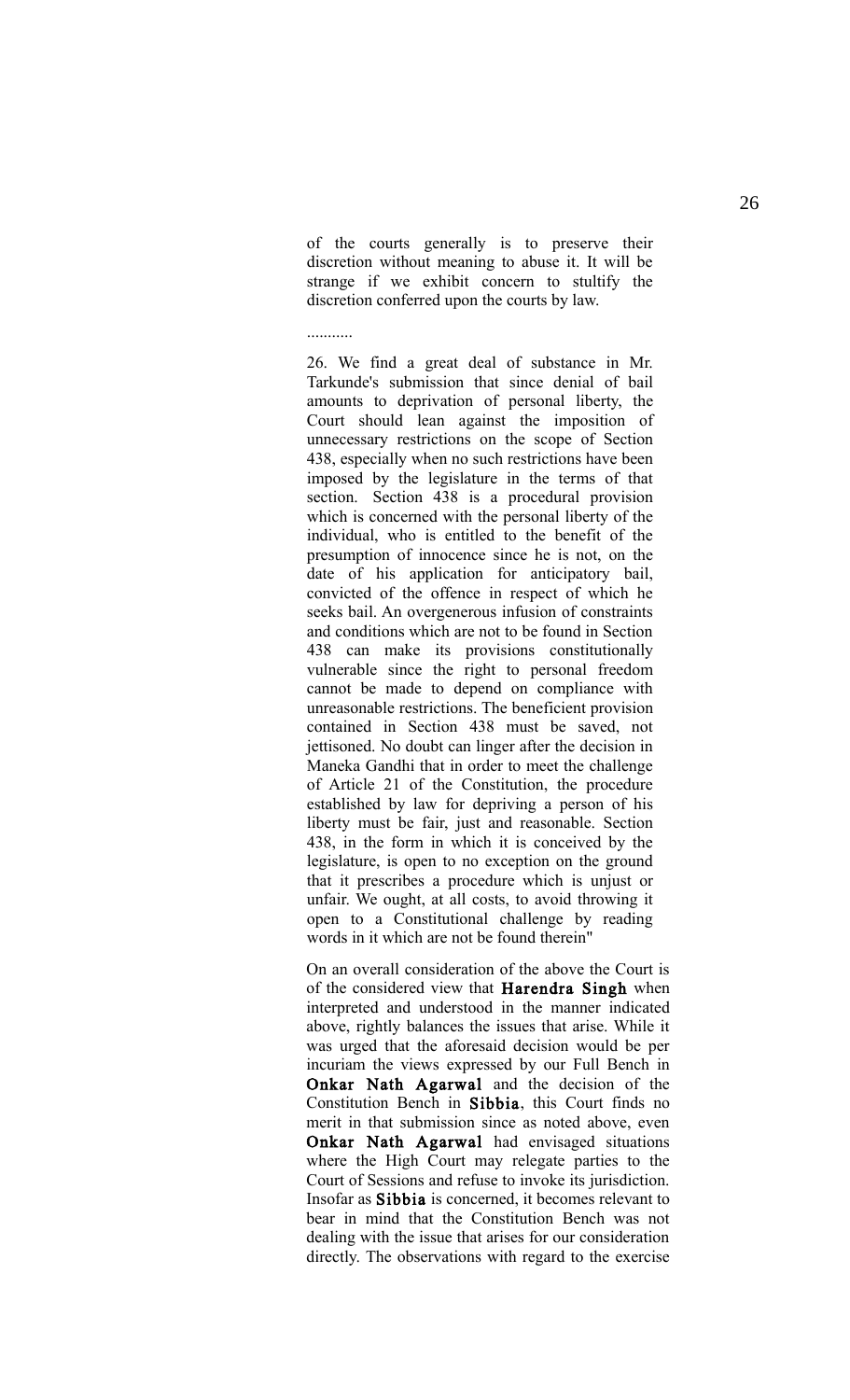of discretion as appearing therein were entered in the context of the principles formulated by the Full Bench of the Punjab and Haryana High Court relating to the exercise of power under Section 438 itself. The issue of a self imposed restraint exercised by the High Court in light of the contemporaneous jurisdiction conferred on the Court of Session was not a question directly in issue. The argument of per incuriam is thus liable to be and is consequently rejected.

The legal position which consequently emerges is that notwithstanding the concurrent jurisdiction being conferred on the High Court and the Court of Session for grant of anticipatory bail under Section 438 Cr.P.C., strong, cogent, compelling reasons and special circumstances must necessarily be found to exist in justification of the High Court being approached first and without the avenue as available before the Court of Sessions being exhausted. Whether those factors are established or found to exist in the facts of a particular case must necessarily be left for the Court to consider in each case.

What would constitute "special circumstances" in light of the nature of the power conferred, must also be left to be gathered by the Judge on a due evaluation of the facts and circumstances of a particular case. It would perhaps be imprudent to exhaustively chronicle what would be special circumstances. As noticed above, it would be impossible to either identify or compendiously propound what would constitute special circumstances. Sibbia spoke of the "imperfect awareness of the needs of new situations". It is this constraint which necessitates the Court leaving it to the wisdom of the Judge and the discretion vested in him by statute. Without committing the folly of attempting to exhaustively enunciate what would constitute special circumstances or being understood to have done so, the High Court would be justified in entertaining a petition directly in the following, amongst other, circumstances:-

(A) Where bail, regular or anticipatory, of a coaccused has already been rejected by the Court of Sessions;

(B) Where an accused not residing within the jurisdiction of the concerned Sessions Court faces a threat of arrest;

(C) Where circumstances warrant immediate protection and where relegation to the Sessions Court would not subserve justice;

(D) Where time or situational constraints warrant immediate intervention.

These and other relevant factors would clearly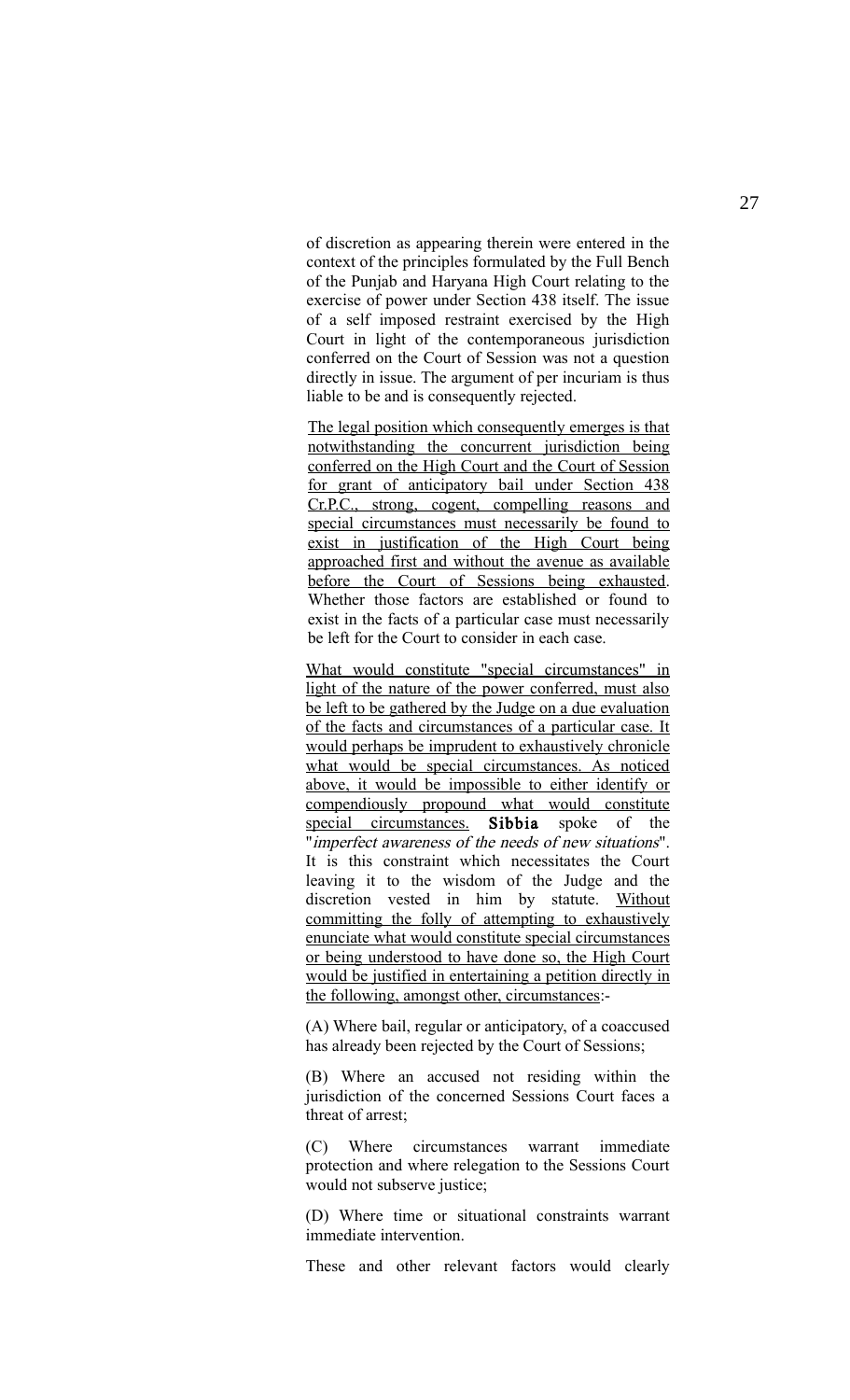constitute special circumstances entitling a party to directly approach the High Court for grant of anticipatory bail."

As is manifest and evident from the above extract, the learned Judge chose, and in our opinion correctly, to observe that it would be imprudent to exhaustively chronicle what would constitute special circumstances. A further caveat was placed with the learned Judge observing that the aforesaid exposition on the question should not be viewed as an attempt to exhaustively enunciate what would constitute special circumstances. The learned Judge thus left it entirely at the discretion of the Judge considering a petition for anticipatory bail to ascertain whether such special circumstances did in fact exist entitling the applicant to approach the High Court directly. In our considered view the answer as framed to Question 'D' in Vinod Kumar clearly needs no further explanation or elaboration.

There can never be an encyclopedic exposition as to what would constitute special circumstances. The grounds on which a petition for anticipatory bail may be instituted before the High Court can neither be placed in a straightjacket nor can be comprehensively enumerated. Decades ago the Constitution Bench in Gurbaksh Singh Sibbia Vs. The State of Punjab<sup>[4](#page-27-0)</sup> had cautioned against any attempt to compendiously enumerate the myriad situations in which a petition for anticipatory bail may come to be moved. It had in that backdrop set aside the directions framed by the Full Bench of the Punjab and Haryana High Court seeking to guide the power conferred by Section 438 of the Criminal Procedure Code only in exceptional cases. The Constitution Bench held that where the statutory provision itself did not employ or place any words of limitation on the discretion conferred, it would not only be incorrect but also inappropriate to read into that provision fetters which the Legislature had chosen not to place. It also denounced attempts to subject the discretion statutorily

<span id="page-27-0"></span><sup>4 (1980) 2</sup> SCC 565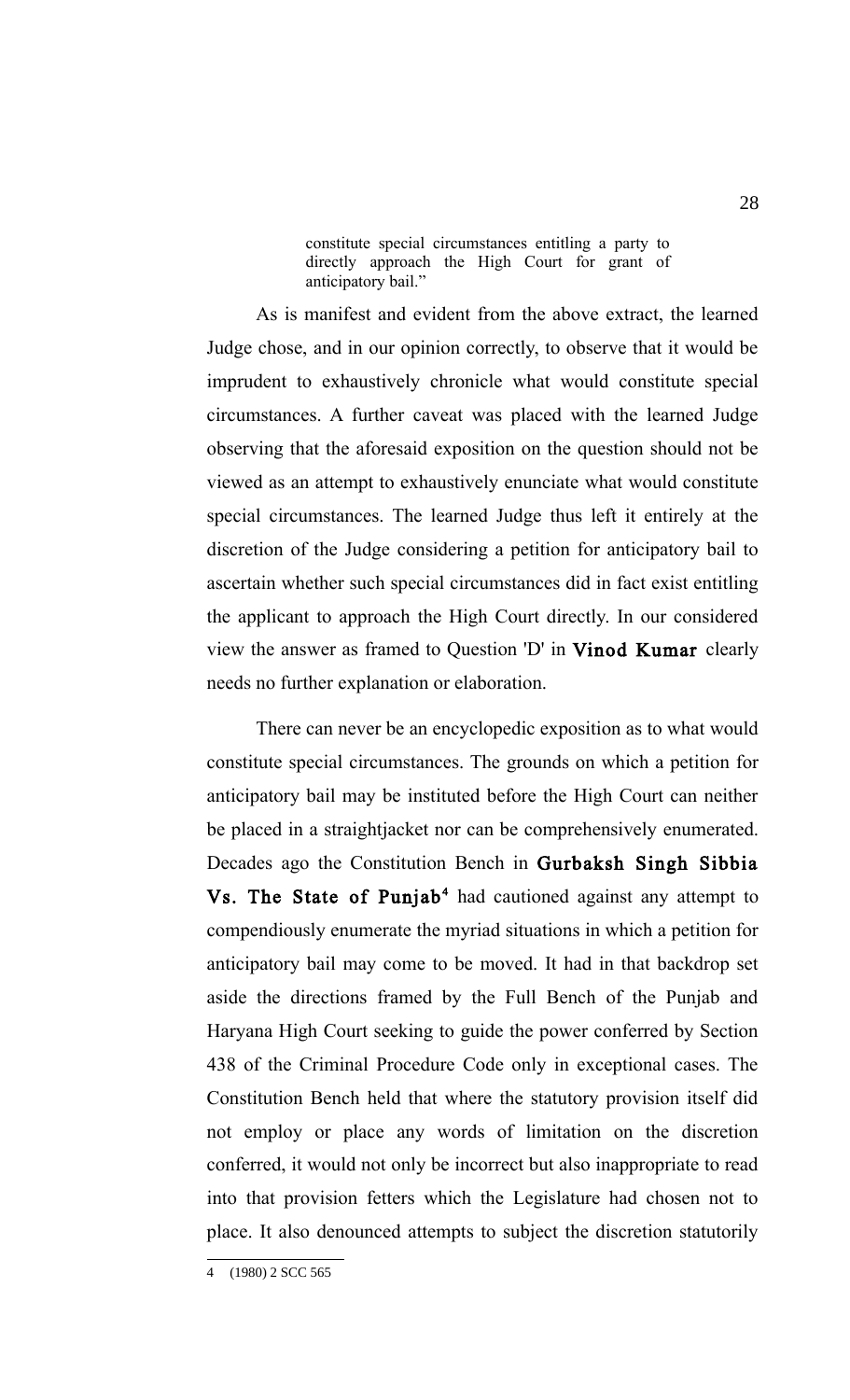conferred to controls by way of judicial interpretation. In fact Sibbia held that the Legislature had wisely left it to the discretion of the Court. The note of prudence was entered bearing in the mind the impossibility of predicting the infinite and imponderable situations in which petitions for anticipatory bail may come to be presented.

More recently, a Constitution Bench in Sushila Aggarwal Vs. State [NCT of Delhi] and others <sup>[5](#page-28-0)</sup> was called upon to consider whether protection accorded under Section 438 should be limited for a fixed period and whether the life of such an order should end at the time when the accused is summoned by the Court. While dealing with those questions, the Constitution Bench reiterated the conclusions entered in Sibbia, which clearly has come to be regarded as the locus classicus on the subject. Delivering his concurring opinion in Sushila Aggrawal, Ravindra Bhat J. observed thus: -

> 84. The accused is not obliged to make out a special case for grant of anticipatory bail; reading an otherwise wide power would fetter the court's discretion. Whenever an application (for relief under Section 438) is moved, discretion has to be always exercised judiciously, and with caution, having regard to the facts of every case. (Para 21,Sibbia).

> 85. While the power of granting anticipatory bail is not ordinary, at the same time, its use is not confined to exceptional cases (Para 22, Sibbia).

> 86. It is not justified to require courts to only grant anticipatory bail in special cases made out by accused, since the power is extraordinary, or that several considerations - spelt out in Section 437-or other considerations, are to be kept in mind. (Para 24-25, Sibbia).

> 87. Overgenerous introduction (or reading into) of constraints on the power to grant anticipatory bail would render it Constitutionally vulnerable. Since fair procedure is part of Article 21, the court should not throw the provision (i.e. Section 438) open to challenge "by reading words in it which are not to be found therein." (Para 26).

<span id="page-28-0"></span><sup>5 2020</sup> SCC Online SC 98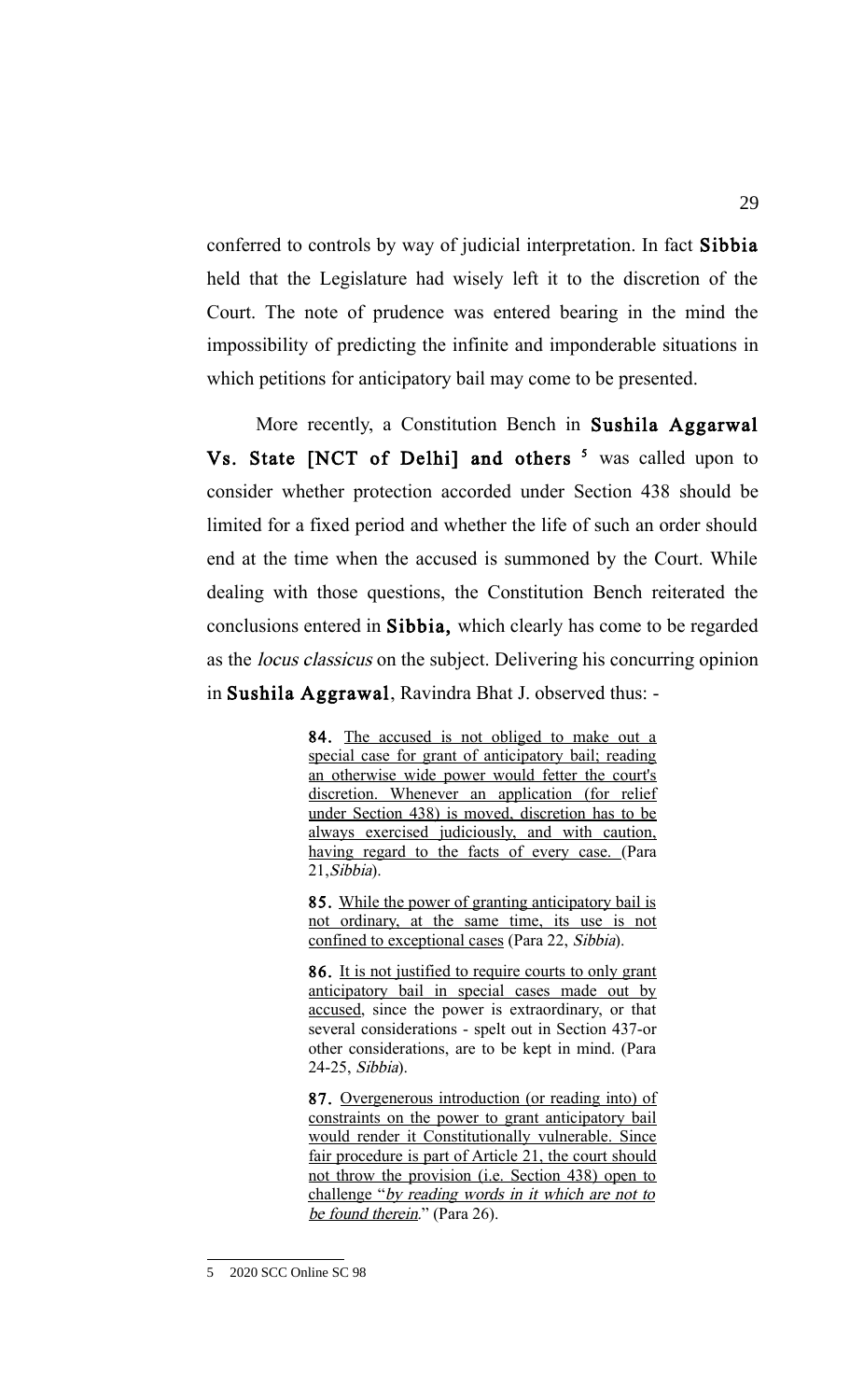Dealing then with the nature of the foundation that must be laid in an application for anticipatory bail, the learned Judge held: -

> "133. Having regard to the above discussion, it is clarified that the court should keep the following points as guiding principles, in dealing with applications under Section 438, Cr. PC:

> (a) As held in Sibbia, when a person apprehends arrest and approaches a court for anticipatory bail, his apprehension (of arrest), has to be based on concrete facts (and not vague or general allegations) relatable a specific offence or particular of offences. Applications for anticipatory bail should contain clear and essential facts relating to the offence, and why the applicant reasonably apprehends his or her arrest, as well as his version of the facts. These are important for the court which considering the application, to extent and reasonableness of the threat or apprehension, its gravity or seriousness and the appropriateness of any condition that may have to be imposed. It is not a necessary condition that an application should be moved only after an FIR is filed; it can be moved earlier, so long as the facts are clear and there is reasonable basis for apprehending arrest."

# While framing "FINAL CONCLUSIONS" and on the

aspect noted above, the Constitution Bench observed: -

"140. This court, in the light of the above discussion in the two judgments, and in the light of the answers to the reference, hereby clarifies that the following need to be kept in mind by courts, dealing with applications under Section 438, Cr. PC:

(1) Consistent with the judgment in Shri Gurbaksh Singh Sibbia v. State of Punjab, when a person complains of apprehension of arrest and approaches for order, the application should be based on concrete facts (and not vague or general allegations) relatable to one or other specific offence. The application seeking anticipatory bail should contain bare essential facts relating to the offence, and why the applicant reasonably apprehends arrest, as well as his side of the story. These are essential for the court which should consider his application, to evaluate the threat or apprehension, its gravity or seriousness and the appropriateness of any condition that may have to be imposed. It is not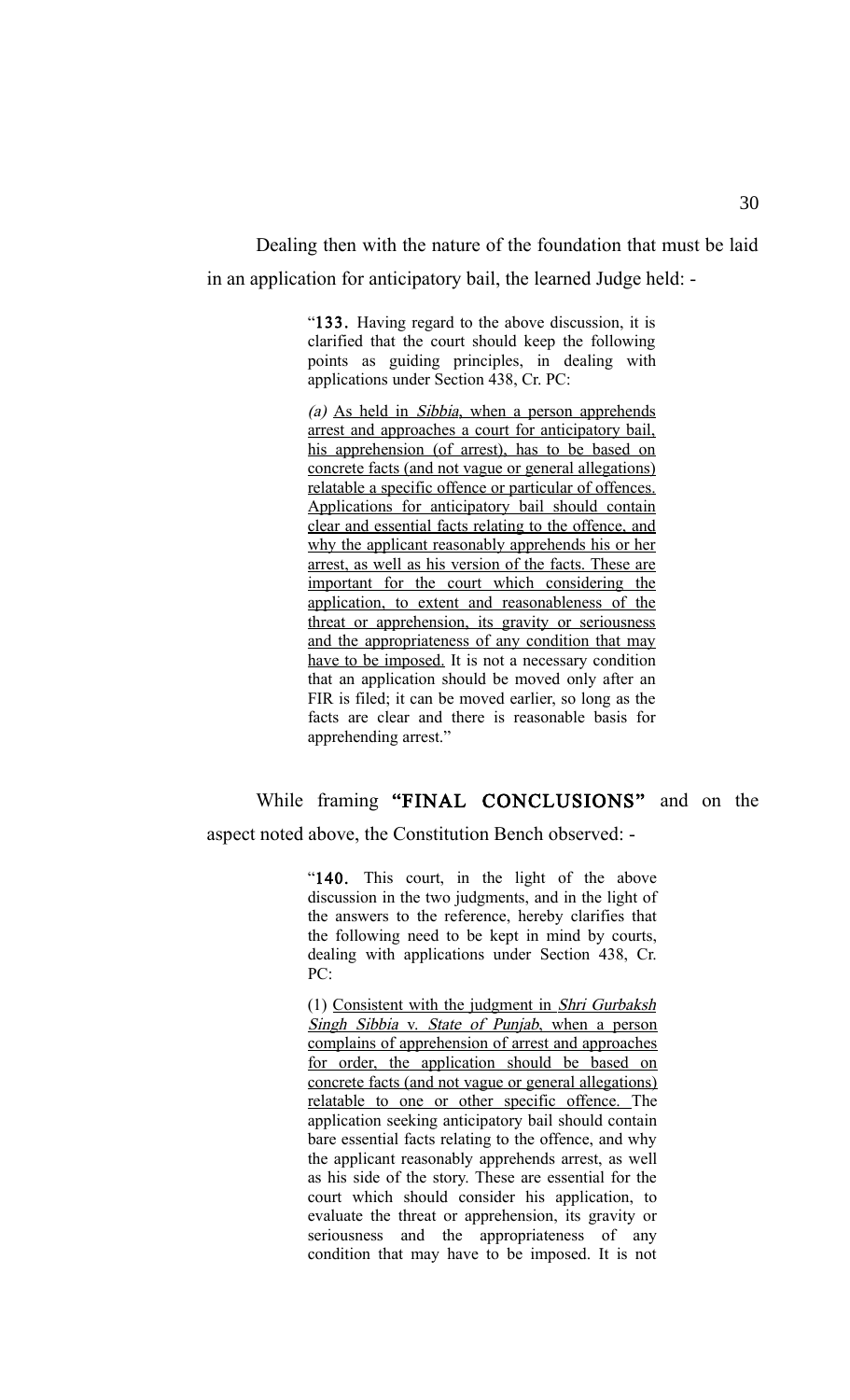essential that an application should be moved only after an FIR is filed; it can be moved earlier, so long as the facts are clear and there is reasonable basis for apprehending arrest."

We have noted these conclusions recorded by the Constitution Bench in Sushila Aggarwal for they shall be of some import for reasons, which follow.

Reverting however to the principal issue, we are of the considered view that Vinod Kumar rightly desisted from either postulating or particularizing the various circumstances in which an individual may be recognized as entitled to move the High Court directly and left it to the judicious discretion of the Court to be exercised bearing in mind the facts and exigencies of each particular case. The words of caution and circumspection as entered in Sibbia and Sushila Agarwal in the context of the power conferred by Section 438 apply with equal force while understanding the nature and extent of the concurrent jurisdiction of the High Court. Regard must be had to the fact that it is well nigh impossible to predict upon imponderables such as the immanency of the threat, issues of access to justice and redress and the exigencies of a particular situation. It would not only be unwise but injudicious to frame what was dubbed in Sibbia to be "formulae of universal application". The Court would be well advised to leave it to a judicious exercise of discretion in the facts of each cause brought before it.

It may also be noted that undisputedly the jurisdiction as conferred on the High Court and the Court of Sessions by Section 438 is concurrent. As was held by the earlier Full Bench of the Court in Onkar Nath Agrawal that discretion and the power of the High Court to entertain an application directly is one which is liable to be exercised according to the facts and circumstances of the each case. The Full Bench there had observed in paragraph 8 as follows:-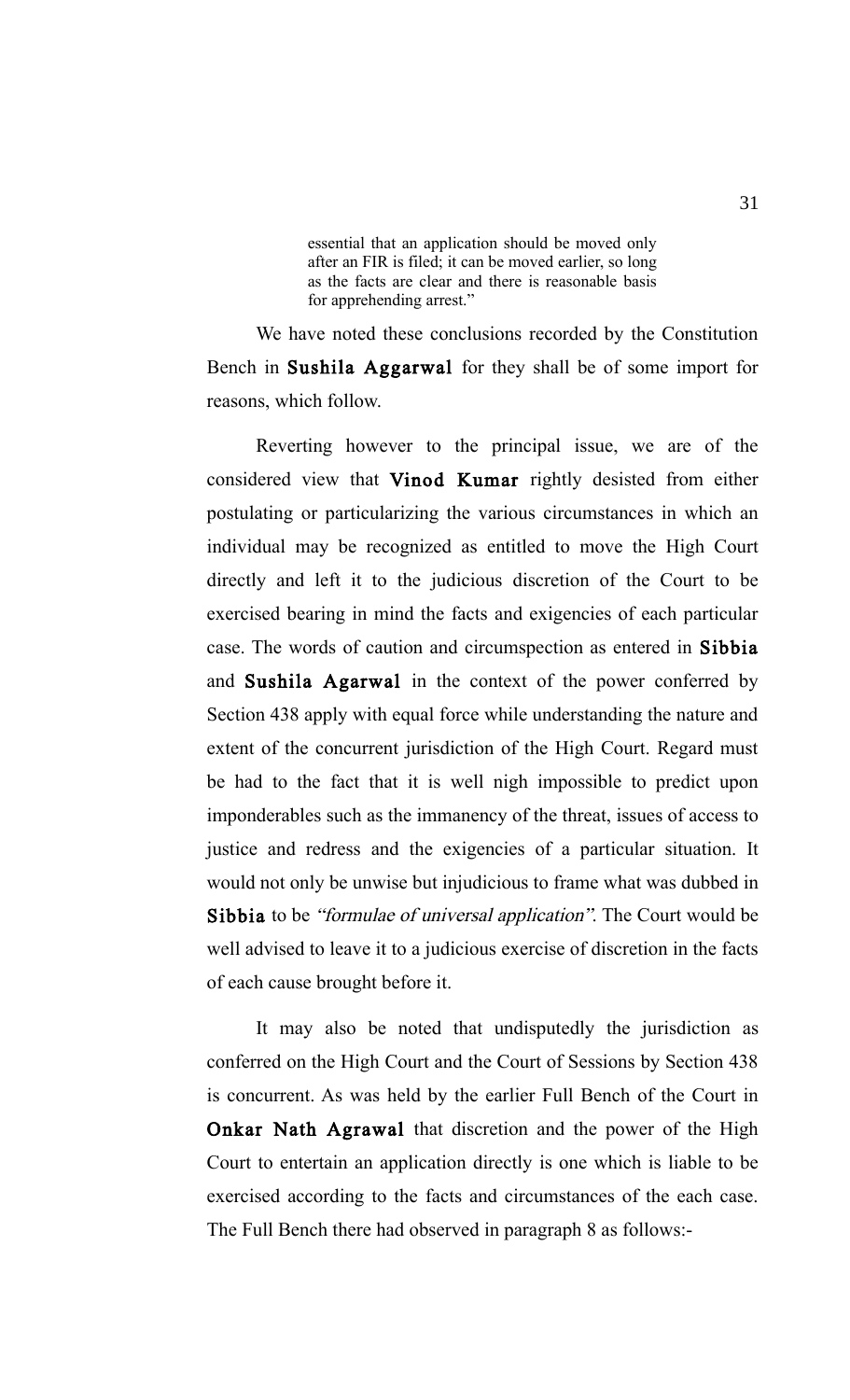"8. It may, however, be mentioned that inasmuch as Section 438 of the Code of Criminal Procedure, 1973 gives a discretionary power to grant bail, this discretion is to be exercised according to the facts and circumstances of each case. There may be cases in which it may be considered by the High Court to be proper to entertain an application without the applicant having moved the Court of Sessions initially. Similarly there may be cases in which the Court may feel justified in asking the applicant to move the Sessions Court or to refer the matter to that Court. In any case all depends upon the discretion of the Judge hearing the case."

As a minor digression from the main issue, it becomes relevant to state that significantly the learned Judge while making the present Reference and requesting the Chief Justice to constitute a Bench larger than that which had decided Onkar Nath Agrawal does not rest this recommendation on any decision or precedent to the contrary. In fact as was noted in Vinod Kumar the view so expressed by the Full Bench in Onkar Nath Agrawal has not only held the field for decades but has also been followed by the Full Bench of the Himachal Pradesh in Mohan Lal and others etc. Vs. Prem Chand and others etc<sup>[6](#page-31-0)</sup>, by the High Court of Uttarakhand in Mubarik & another v. State of Uttarakhand & others<sup>[7](#page-31-1)</sup>, as well as the Full Bench of the Calcutta High Court in Diptendu Nayek Vs. State of West Bengal<sup>[8](#page-31-2)</sup>. Viewed in that light we are of the considered view that there was neither a conflict between precedents that required resolution nor was there any question which merited an authoritative exposition by a Bench larger than which had decided Onkar Nath Agarwal. It would be worthwhile to recollect the following pertinent observations made by a Full Bench of the Court in Suresh Jaiswal Vs. State of U.P.<sup>[9](#page-31-3)</sup> and another in this context: -

<span id="page-31-0"></span><sup>6</sup> AIR 1980 HP 36

<span id="page-31-1"></span><sup>7</sup> Criminal Writ Petition No. 2059 of 2018, decided on 02 November 2018

<span id="page-31-2"></span><sup>8</sup> 1998 2 Cal LJ 447

<span id="page-31-3"></span><sup>9 2020 (1)</sup> ADJ 52 (FB)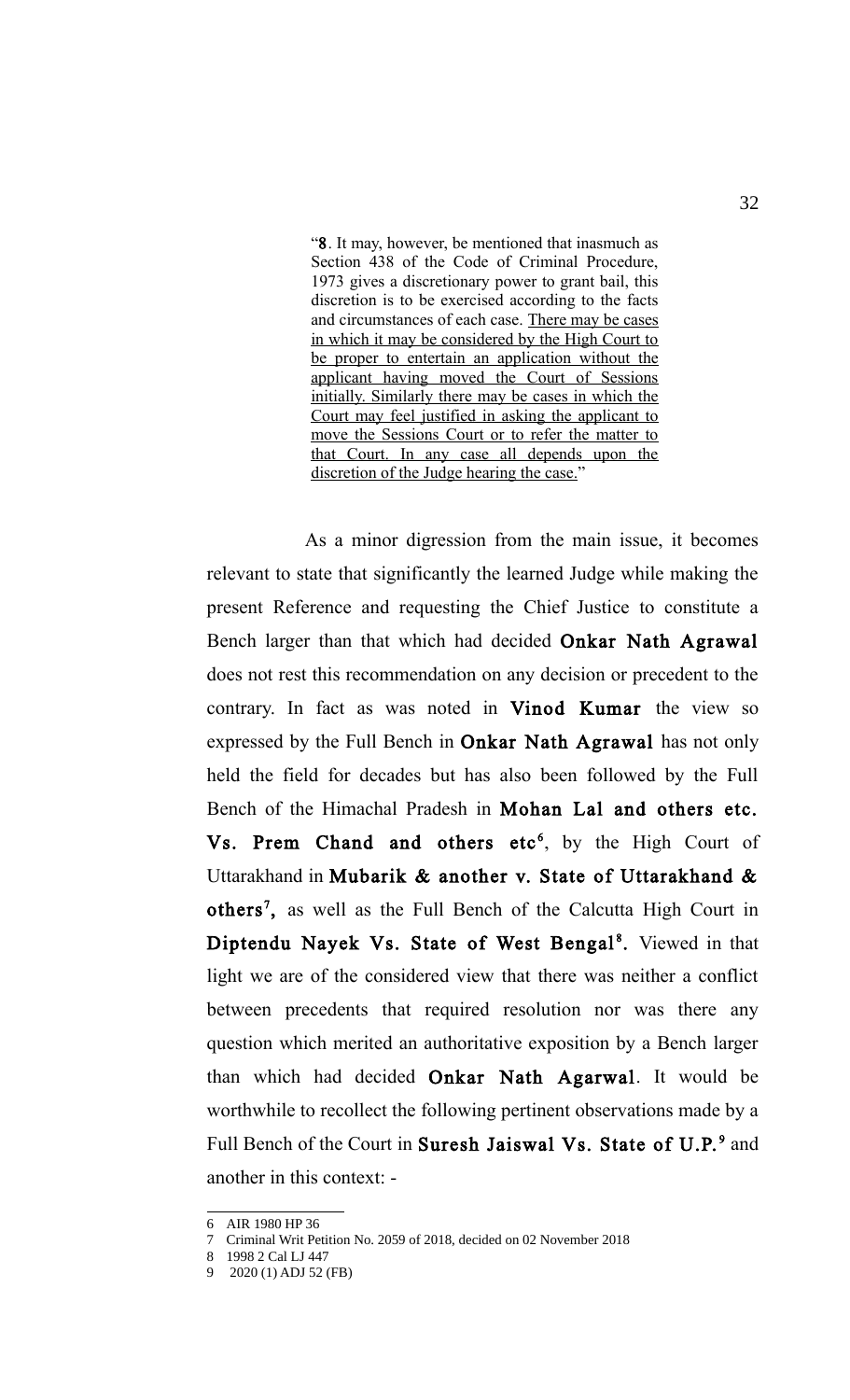"56.In the instant matter, as expressed above, we could not find any conflict between two decisions which warranted a reference before the Larger Bench.

57. The questions, in the reference order, framed by the Division Bench, assuming conflict of opinion in the election matters, with due respect, are sweeping. On a plain reading of the order of reference, it appears that their Lordships have referred the questions to the Larger Bench with a view to create a precedent assuming that those questions of law of importance may arise in election matters and an authoritative pronouncement of a Larger Bench is needed on the subject

58. The pronouncement by a Full Bench, with due regard to the learned Judges referring the matter, on a hypothetical conflict, would not be a proper judicial exercise."

The Reference, in that sense, was clearly not merited. However and since we have heard parties not only on the question of maintainability of the Reference but also on the questions formulated for our consideration, we deem it apposite to render our opinion in order to lend a quietus to the doubts which appear to exist.

We, therefore, hold that the conclusions as recorded in Vinod Kumar on the meaning to be ascribed to exceptional or special circumstances needs no reconsideration. It must, as was noted there, be left to the concerned Judge to exercise the discretion as vested in him by the statute dependent upon the facts obtaining in a particular case.

The second aspect which needs to be emphasized and reiterated is that Vinod Kumar itself while articulating some of the situations in which the High Court may be moved directly had underlined the necessity of those assertions being evidenced and substantiated in fact. A bald assertion without requisite particulars was neither suggested as being sufficient to petition the High Court nor does such an assumption flow from that decision. Vinod Kumar has explained that an application of grant of anticipatory bail cannot rest on vague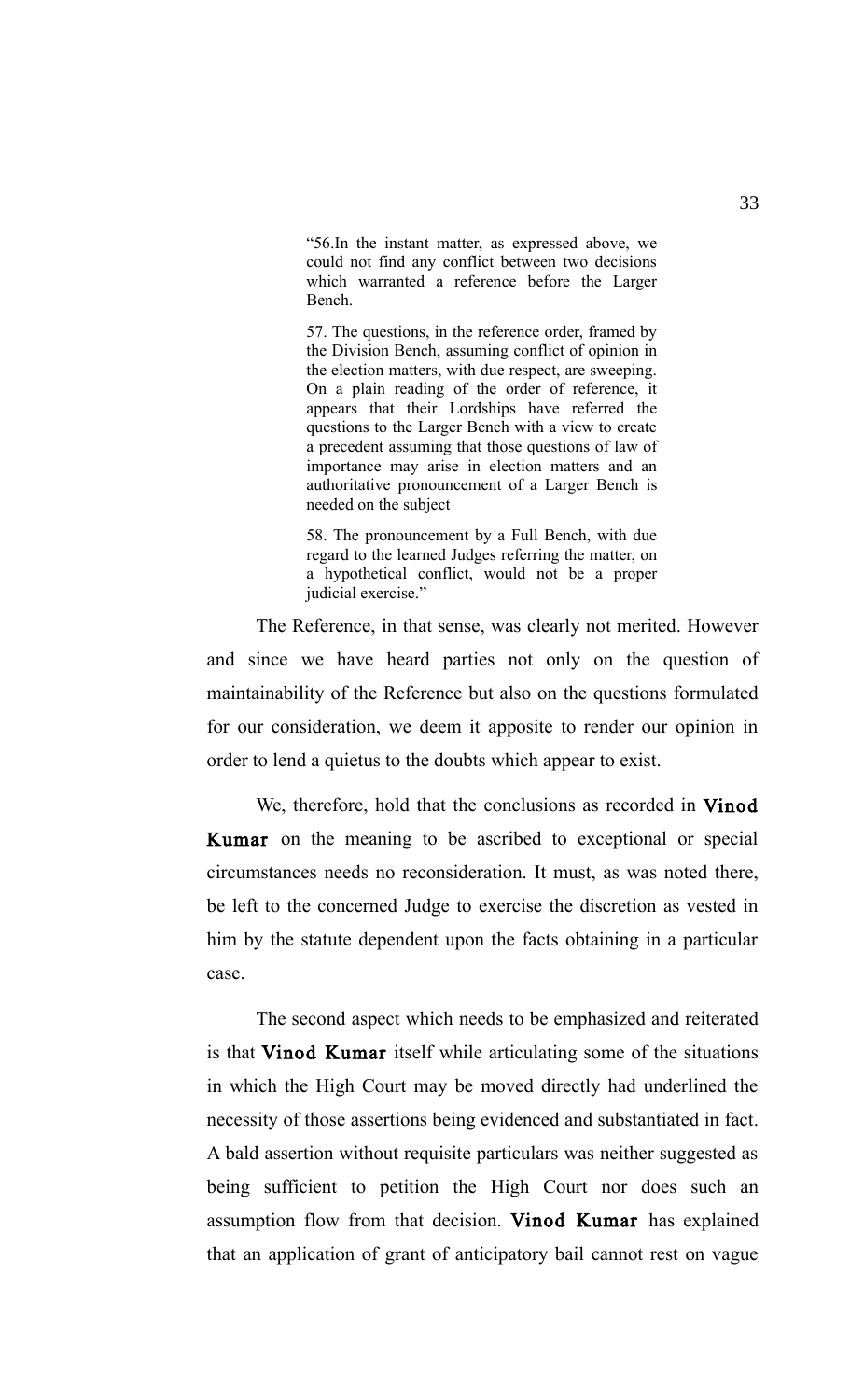and unsubstantiated allegations or lack of material particulars in support of the threat of imminent arrest. The learned Judge has while dealing with this aspect also referred to the pertinent observations as made by the Supreme Court in Rashmi Rekha Thatoi Vs. State of Orissa<sup>[10](#page-33-0)</sup>. Consequently it must be held that some of the circumstances which have been noted by the learned Judge in Vinod Kumar by way of an exemplar of what may constitute special circumstances is not to be read or understood as empty incantations but must necessarily be supported and established from the material on record. The petition must rest on a strong foundation in support of the imminent threat of arrest as alleged. This aspect has also been duly emphasised by the Constitution Bench in Sushila Agarwal as is evident from the parts extracted above with it being observed that the application must be based "…on concrete facts (and not vague or general allegations)…"

Viewed in that backdrop it is manifest that it was open for the learned Judge to assess the facts of each case to form an opinion whether special circumstances existed or not entitling the applicant there to approach the High Court directly. Considered from the aforesaid perspective, it is manifest that Question (i) as framed by the learned Judge is really unwarranted. If the learned Judge was of the opinion that the averments made in support of the existence of special circumstances were "not appealing" [as he chooses to describe it] or unconvincing, nothing hindered the Court from holding so.

<span id="page-33-0"></span>We would consequently answer the Reference by holding that the decision in Vinod Kumar does not merit any reconsideration or explanation. As rightly held in that decision, there can be no exhaustive or general exposition of circumstances in which an applicant may be held entitled to approach the High Court directly. The Court would clearly err in attempting to draw a uniform code or 10 (2012) 5 SCC 690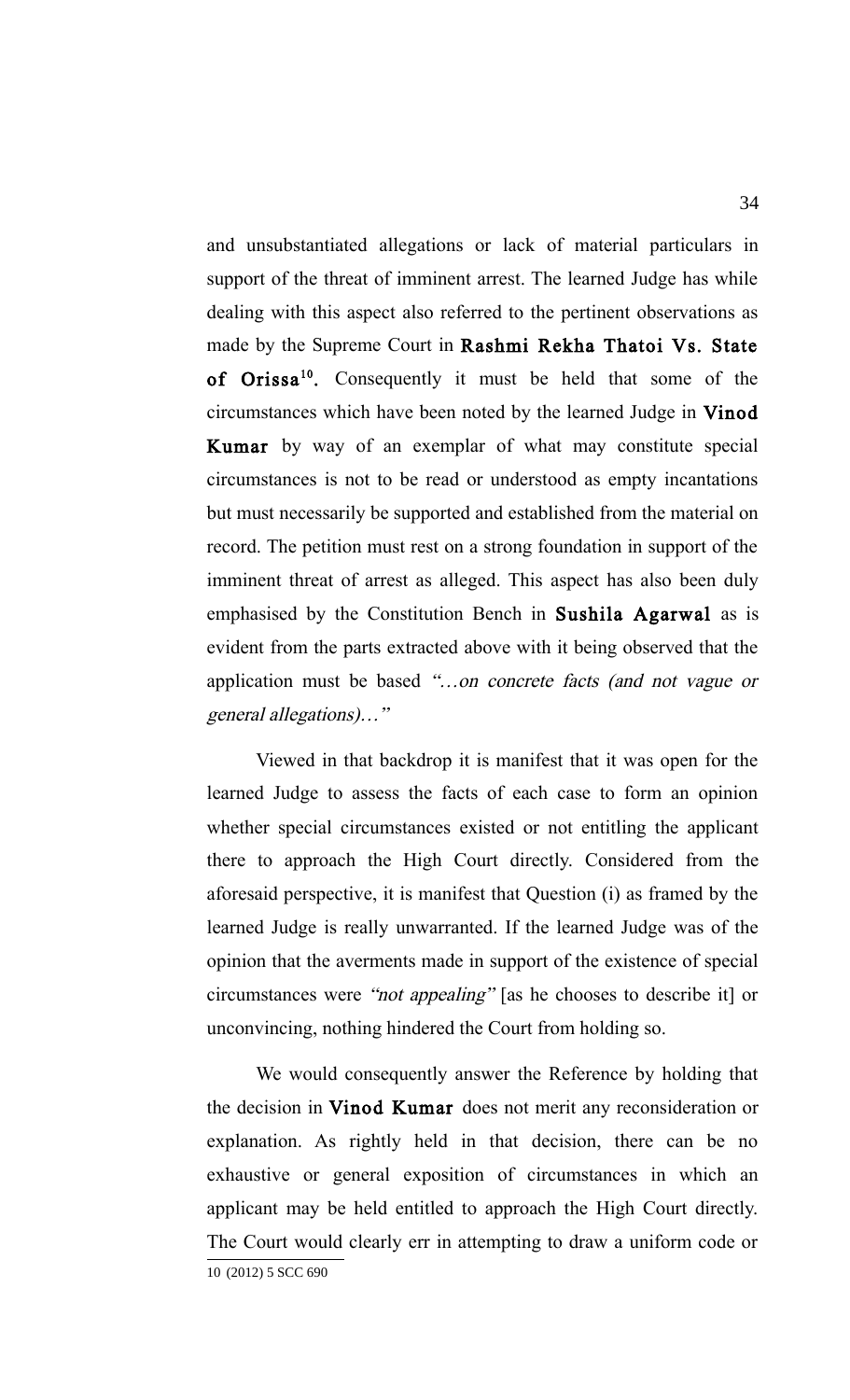dictum that may guide the exercise of discretion vested in the Court under Section 438 of the Criminal Procedure Code. The discretion wisely left unfettered by the Legislature must be recognised as being available to be exercised dependent upon the facts and circumstances of each particular case. The contingencies spelled out in Vinod Kumar as illustrative of special circumstances may, where duly established, constitute a ground to petition the High Court directly.

The special circumstances the existence of which have been held to be a sine qua non to the entertainment of an application for anticipatory bail directly by the High Court must be left for the consideration of the Hon'ble Judge before whom the petition is placed and a decision thereon taken bearing in mind the facts and circumstances of that particular cause. However special circumstances must necessarily exist and be established as such before the jurisdiction of the High Court is invoked. The application must rest on a strong foundation in respect of both the apprehension of arrest as well as in justification of the concurrent jurisdiction of the High Court being invoked directly. The factors enumerated in Vinod Kumar including (A) and (B) as constituting special circumstances do not merit any review except to observe that the existence of any particular circumstance must be convincingly established and not rest on vague allegations.

In light of the aforesaid, we answer the Reference as follows: -

Question (i) and (iv) clearly do not merit any elucidation for it is for the concerned Judge to assess whether special circumstances do exist in a particular case warranting the jurisdiction of the High Court being invoked directly. We answer Questions (ii) and (iii) in the negative and hold that Vinod Kumar does not merit any reconsideration or further explanation. It would be for the concerned Judge to form an opinion in the facts of each particular case whether